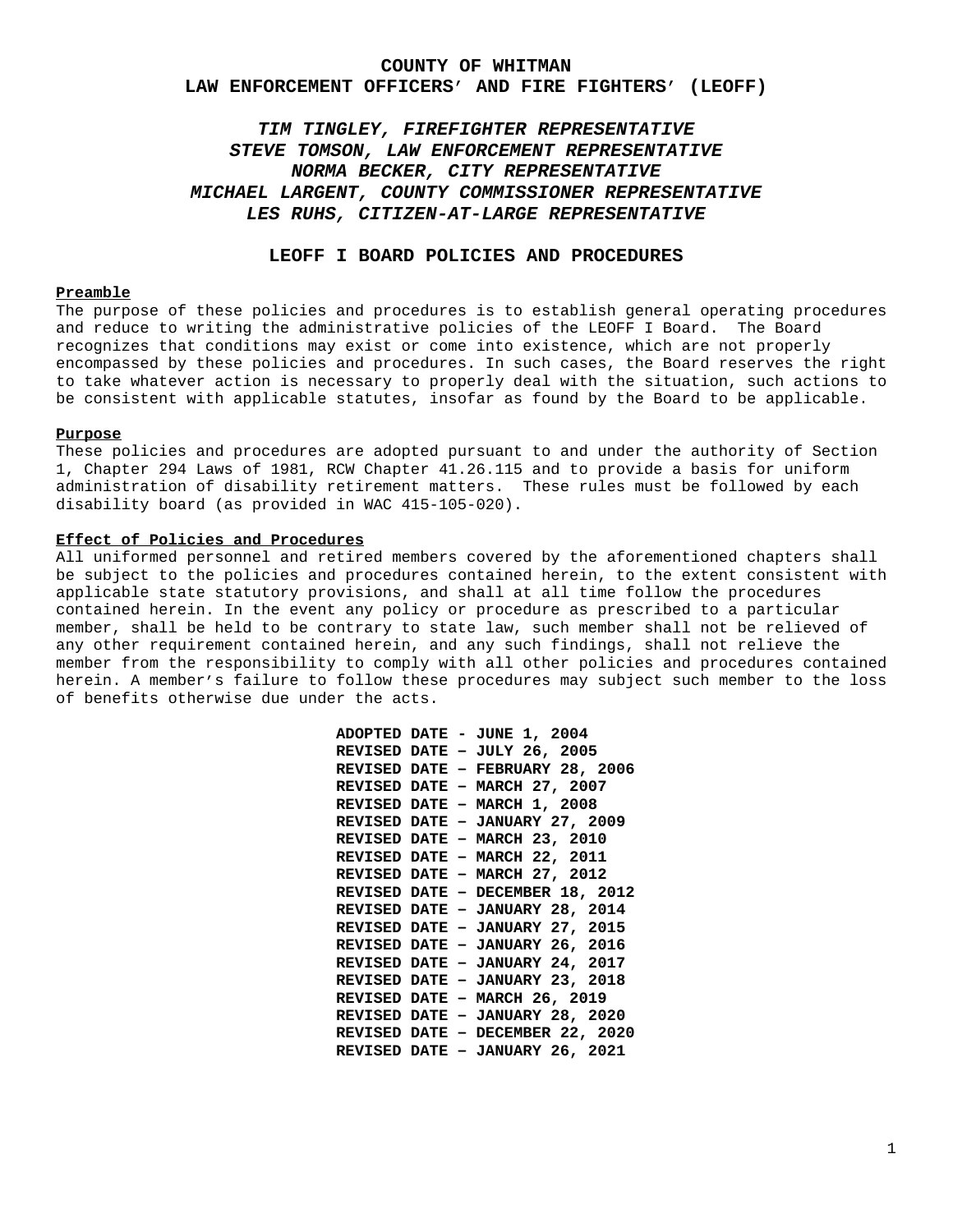# **TABLE OF CONTEXT**

## **WHITMAN COUNTY**

# **LEOFF I BOARD POLICIES AND PROCEDURES**

| 1.01 |                                                                  |  |
|------|------------------------------------------------------------------|--|
| 1.02 |                                                                  |  |
| 1.03 |                                                                  |  |
| 1.04 |                                                                  |  |
| 1.05 |                                                                  |  |
| 1.06 |                                                                  |  |
| 1.07 |                                                                  |  |
| 1.08 |                                                                  |  |
| 1.09 | JURISDICTION OF MEMBERS---------------------------------7        |  |
| 1.10 |                                                                  |  |
| 1.11 |                                                                  |  |
| 1.12 |                                                                  |  |
| 1.13 | AGENDA AND ORDER OF BUSINESS----------------------------8        |  |
| 1.14 |                                                                  |  |
| 1.15 | DELEGATION OF AUTHORITY TO SECRETARY--------------------8        |  |
|      |                                                                  |  |
|      |                                                                  |  |
|      |                                                                  |  |
| 2.01 |                                                                  |  |
| 2.02 | DISABLED OR DISABILITY----------------------------------9        |  |
| 2.03 | DISABILITY LEAVE PERIOD---------------------------------9        |  |
| 2.04 |                                                                  |  |
| 2.05 |                                                                  |  |
| 2.06 | MINIMUM MEDICAL AND HEALTH STANDARDS--------------------9        |  |
| 2.07 |                                                                  |  |
|      |                                                                  |  |
|      |                                                                  |  |
|      | SECTION III - DISABILITY LEAVE--------------------------------10 |  |
| 3.01 |                                                                  |  |
| 3.02 |                                                                  |  |
| 3.03 |                                                                  |  |
| 3.04 | DISABILITY LEAVE ALLOWANCE------------------------------10       |  |
| 3.05 | PLACEMENT ON DISABILITY LEAVE---------------------------10       |  |
| 3.06 | RECUPERATION AND PLACE OF RECUPERATION-----------------10        |  |
| 3.07 |                                                                  |  |
| 3.08 | MEMBER TO SEEK AUTHORIZATION TO RETURN TO DUTY----------11       |  |
| 3.09 | HEALTH CARE PROVIDER'S REPORT--------------------------11        |  |
| 3.10 | HEALTH CARE PROVIDER'S LIST-----------------------------11       |  |
| 3.11 |                                                                  |  |
| 3.12 |                                                                  |  |
| 3.13 | EXAMINATION BY THE BOARD PHYSICIAN---------------------11        |  |
| 3.14 |                                                                  |  |
| 3.15 | CONDITIONAL RETURN TO DUTY-----------------------------12        |  |
|      |                                                                  |  |

| SECTION IV - DISABILITY RETIREMENT----------------------------12 |  |
|------------------------------------------------------------------|--|
| 4.01 EXAMINATION FOR DISABILITY RETIREMENT------------------12   |  |
| 4.02 GRANTING DISABILITY RETIREMENT--------------------------12  |  |
|                                                                  |  |
| 4.04 RE-EXAMINATION AND RETURN TO DUTY----------------------14   |  |
| 4.05 DISCONTINUATION OF A RETIREMENT ALLOWANCE, NOTICE OF----14  |  |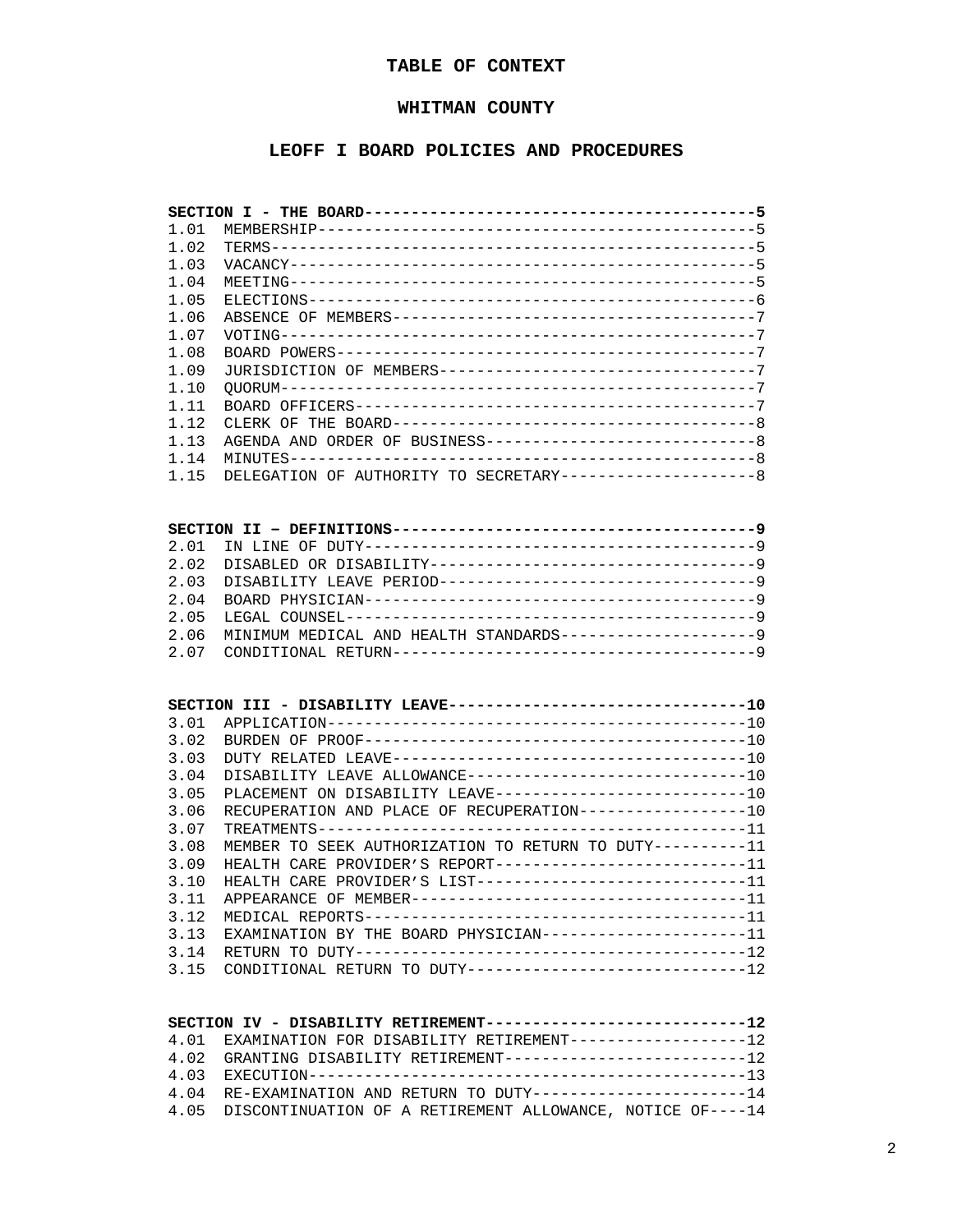| 5.01<br>5.02<br>GENERAL PROCEDURE FOR CONDUCT OF HEARINGS--------------15<br>5.03<br>DENIAL OR CANCELLATION---------------------------------16<br>6.01<br>PROCEDURE FOR RECONSIDERATION OF BOARD DECISION---------16<br>6.02<br>SECTION VII - FALSIFICATION-----------------------------------17<br>7.01 RECORD OR STATEMENT FALSIFICATION---------------------17<br>SECTION VIII - MEDICAL SERVICES-------------------------------17<br>MEDICAL SERVICES PROVIDED------------------------------17<br>8.01<br>MEDICAL SERVICES - GENERAL GUIDELINES------------------17<br>8.02<br>MEDICAL SERVICES - DEFINED-----------------------------18<br>8.03<br>SECTION IX - MEDICAL CLAIMS-----------------------------------19<br>MEDICAL CLAIM PROCEDURES--------------------------------19<br>9.01<br>9.02<br>9.03<br>LONG-TERM/NURSING HOME/HOSPITAL EXTENDED CARE FACILITY--21<br>9.04<br>LONG-TERM CUSTODIAL CARE--------------------------------21<br>9.05<br>DAY CARE/NURSING HOME CARE------------------------------21<br>9.06<br>9.07<br>9.08<br>CONTINUOUS TREATMENT/SERVICES---------------------------22<br>9.09<br>CHIROPRACTIC TREATMENT/SERVICES------------------------23<br>9.10<br>MENTAL HEALTH/PSYCHOLOGICAL TREATMENT SERVICES----------23<br>9.11<br>SUBSTANCE ABUSE TREATMENT/SERVICES---------------------24<br>9.12<br>ACUPUNCTURE/ACUPRESSURE TREATMENT/SERVICES AND MASSAGE<br>9.13<br>9.14<br>9.15<br>ELECTIVE AND NON-EMERGENCY SURGERY AND PROCEDURES-------25<br>9.16<br>9.17<br>9.18<br>9.19<br>9.20<br>PREVENTATIVE MEDICAL CARE-------------------------------26<br>9.21<br>MEDICAL CLAIMS FOR VIAGRA------------------------------26<br>9.22<br>MEDICAL CLAIMS FOR INCONTINENT SUPPLIES-----------------27<br>9.23<br>RESCUE ALERT MEDICAL MONITOR---------------------------27<br>9.24<br>9.25<br>SEASONAL AFFECTED DISORDER NATURAL SPECTRUM LIGHT LAMP--27<br>9.26<br>9.27<br>ADDITIONAL MEDICAL SERVICES-----------------------------27<br>9.28<br>MEDICAL CLAIMS FOR OUT OF COUNTRY SERVICES-------------27<br>9.29<br>MEMBER TREATED SIMULTANEOUSLY FOR SAME ILLNESS/INJURY/<br>9.30<br>NON-APPROVED MEDICAL SERVICES---------------------------27<br>9.31<br>9.32<br>FILING APPEAL IN CASES INVOLVING CLAIMS FOR MEDICAL<br>9.33<br>MEDICAL CLAIMS FOR SERVICES WHERE INSURANCE BENEFITS<br>9.34 | SECTION V - HEARING PROCEDURES-------------------------------14 |  |
|--------------------------------------------------------------------------------------------------------------------------------------------------------------------------------------------------------------------------------------------------------------------------------------------------------------------------------------------------------------------------------------------------------------------------------------------------------------------------------------------------------------------------------------------------------------------------------------------------------------------------------------------------------------------------------------------------------------------------------------------------------------------------------------------------------------------------------------------------------------------------------------------------------------------------------------------------------------------------------------------------------------------------------------------------------------------------------------------------------------------------------------------------------------------------------------------------------------------------------------------------------------------------------------------------------------------------------------------------------------------------------------------------------------------------------------------------------------------------------------------------------------------------------------------------------------------------------------------------------------------------------------------------------------------------------------------------------------------------------------------------------------------------------------------------------------------------------------------------------------------------------------------------------------------------------------------------------------------------------------------------------------------------------------------------------------------------------------------------------------------------------------------------------------------------------------------------------------------------------------------------------------------------------------------------------------------------------------|-----------------------------------------------------------------|--|
|                                                                                                                                                                                                                                                                                                                                                                                                                                                                                                                                                                                                                                                                                                                                                                                                                                                                                                                                                                                                                                                                                                                                                                                                                                                                                                                                                                                                                                                                                                                                                                                                                                                                                                                                                                                                                                                                                                                                                                                                                                                                                                                                                                                                                                                                                                                                      |                                                                 |  |
|                                                                                                                                                                                                                                                                                                                                                                                                                                                                                                                                                                                                                                                                                                                                                                                                                                                                                                                                                                                                                                                                                                                                                                                                                                                                                                                                                                                                                                                                                                                                                                                                                                                                                                                                                                                                                                                                                                                                                                                                                                                                                                                                                                                                                                                                                                                                      |                                                                 |  |
|                                                                                                                                                                                                                                                                                                                                                                                                                                                                                                                                                                                                                                                                                                                                                                                                                                                                                                                                                                                                                                                                                                                                                                                                                                                                                                                                                                                                                                                                                                                                                                                                                                                                                                                                                                                                                                                                                                                                                                                                                                                                                                                                                                                                                                                                                                                                      |                                                                 |  |
|                                                                                                                                                                                                                                                                                                                                                                                                                                                                                                                                                                                                                                                                                                                                                                                                                                                                                                                                                                                                                                                                                                                                                                                                                                                                                                                                                                                                                                                                                                                                                                                                                                                                                                                                                                                                                                                                                                                                                                                                                                                                                                                                                                                                                                                                                                                                      |                                                                 |  |
|                                                                                                                                                                                                                                                                                                                                                                                                                                                                                                                                                                                                                                                                                                                                                                                                                                                                                                                                                                                                                                                                                                                                                                                                                                                                                                                                                                                                                                                                                                                                                                                                                                                                                                                                                                                                                                                                                                                                                                                                                                                                                                                                                                                                                                                                                                                                      |                                                                 |  |
|                                                                                                                                                                                                                                                                                                                                                                                                                                                                                                                                                                                                                                                                                                                                                                                                                                                                                                                                                                                                                                                                                                                                                                                                                                                                                                                                                                                                                                                                                                                                                                                                                                                                                                                                                                                                                                                                                                                                                                                                                                                                                                                                                                                                                                                                                                                                      |                                                                 |  |
|                                                                                                                                                                                                                                                                                                                                                                                                                                                                                                                                                                                                                                                                                                                                                                                                                                                                                                                                                                                                                                                                                                                                                                                                                                                                                                                                                                                                                                                                                                                                                                                                                                                                                                                                                                                                                                                                                                                                                                                                                                                                                                                                                                                                                                                                                                                                      |                                                                 |  |
|                                                                                                                                                                                                                                                                                                                                                                                                                                                                                                                                                                                                                                                                                                                                                                                                                                                                                                                                                                                                                                                                                                                                                                                                                                                                                                                                                                                                                                                                                                                                                                                                                                                                                                                                                                                                                                                                                                                                                                                                                                                                                                                                                                                                                                                                                                                                      |                                                                 |  |
|                                                                                                                                                                                                                                                                                                                                                                                                                                                                                                                                                                                                                                                                                                                                                                                                                                                                                                                                                                                                                                                                                                                                                                                                                                                                                                                                                                                                                                                                                                                                                                                                                                                                                                                                                                                                                                                                                                                                                                                                                                                                                                                                                                                                                                                                                                                                      |                                                                 |  |
|                                                                                                                                                                                                                                                                                                                                                                                                                                                                                                                                                                                                                                                                                                                                                                                                                                                                                                                                                                                                                                                                                                                                                                                                                                                                                                                                                                                                                                                                                                                                                                                                                                                                                                                                                                                                                                                                                                                                                                                                                                                                                                                                                                                                                                                                                                                                      |                                                                 |  |
|                                                                                                                                                                                                                                                                                                                                                                                                                                                                                                                                                                                                                                                                                                                                                                                                                                                                                                                                                                                                                                                                                                                                                                                                                                                                                                                                                                                                                                                                                                                                                                                                                                                                                                                                                                                                                                                                                                                                                                                                                                                                                                                                                                                                                                                                                                                                      |                                                                 |  |
|                                                                                                                                                                                                                                                                                                                                                                                                                                                                                                                                                                                                                                                                                                                                                                                                                                                                                                                                                                                                                                                                                                                                                                                                                                                                                                                                                                                                                                                                                                                                                                                                                                                                                                                                                                                                                                                                                                                                                                                                                                                                                                                                                                                                                                                                                                                                      |                                                                 |  |
|                                                                                                                                                                                                                                                                                                                                                                                                                                                                                                                                                                                                                                                                                                                                                                                                                                                                                                                                                                                                                                                                                                                                                                                                                                                                                                                                                                                                                                                                                                                                                                                                                                                                                                                                                                                                                                                                                                                                                                                                                                                                                                                                                                                                                                                                                                                                      |                                                                 |  |
|                                                                                                                                                                                                                                                                                                                                                                                                                                                                                                                                                                                                                                                                                                                                                                                                                                                                                                                                                                                                                                                                                                                                                                                                                                                                                                                                                                                                                                                                                                                                                                                                                                                                                                                                                                                                                                                                                                                                                                                                                                                                                                                                                                                                                                                                                                                                      |                                                                 |  |
|                                                                                                                                                                                                                                                                                                                                                                                                                                                                                                                                                                                                                                                                                                                                                                                                                                                                                                                                                                                                                                                                                                                                                                                                                                                                                                                                                                                                                                                                                                                                                                                                                                                                                                                                                                                                                                                                                                                                                                                                                                                                                                                                                                                                                                                                                                                                      |                                                                 |  |
|                                                                                                                                                                                                                                                                                                                                                                                                                                                                                                                                                                                                                                                                                                                                                                                                                                                                                                                                                                                                                                                                                                                                                                                                                                                                                                                                                                                                                                                                                                                                                                                                                                                                                                                                                                                                                                                                                                                                                                                                                                                                                                                                                                                                                                                                                                                                      |                                                                 |  |
|                                                                                                                                                                                                                                                                                                                                                                                                                                                                                                                                                                                                                                                                                                                                                                                                                                                                                                                                                                                                                                                                                                                                                                                                                                                                                                                                                                                                                                                                                                                                                                                                                                                                                                                                                                                                                                                                                                                                                                                                                                                                                                                                                                                                                                                                                                                                      |                                                                 |  |
|                                                                                                                                                                                                                                                                                                                                                                                                                                                                                                                                                                                                                                                                                                                                                                                                                                                                                                                                                                                                                                                                                                                                                                                                                                                                                                                                                                                                                                                                                                                                                                                                                                                                                                                                                                                                                                                                                                                                                                                                                                                                                                                                                                                                                                                                                                                                      |                                                                 |  |
|                                                                                                                                                                                                                                                                                                                                                                                                                                                                                                                                                                                                                                                                                                                                                                                                                                                                                                                                                                                                                                                                                                                                                                                                                                                                                                                                                                                                                                                                                                                                                                                                                                                                                                                                                                                                                                                                                                                                                                                                                                                                                                                                                                                                                                                                                                                                      |                                                                 |  |
|                                                                                                                                                                                                                                                                                                                                                                                                                                                                                                                                                                                                                                                                                                                                                                                                                                                                                                                                                                                                                                                                                                                                                                                                                                                                                                                                                                                                                                                                                                                                                                                                                                                                                                                                                                                                                                                                                                                                                                                                                                                                                                                                                                                                                                                                                                                                      |                                                                 |  |
|                                                                                                                                                                                                                                                                                                                                                                                                                                                                                                                                                                                                                                                                                                                                                                                                                                                                                                                                                                                                                                                                                                                                                                                                                                                                                                                                                                                                                                                                                                                                                                                                                                                                                                                                                                                                                                                                                                                                                                                                                                                                                                                                                                                                                                                                                                                                      |                                                                 |  |
|                                                                                                                                                                                                                                                                                                                                                                                                                                                                                                                                                                                                                                                                                                                                                                                                                                                                                                                                                                                                                                                                                                                                                                                                                                                                                                                                                                                                                                                                                                                                                                                                                                                                                                                                                                                                                                                                                                                                                                                                                                                                                                                                                                                                                                                                                                                                      |                                                                 |  |
|                                                                                                                                                                                                                                                                                                                                                                                                                                                                                                                                                                                                                                                                                                                                                                                                                                                                                                                                                                                                                                                                                                                                                                                                                                                                                                                                                                                                                                                                                                                                                                                                                                                                                                                                                                                                                                                                                                                                                                                                                                                                                                                                                                                                                                                                                                                                      |                                                                 |  |
|                                                                                                                                                                                                                                                                                                                                                                                                                                                                                                                                                                                                                                                                                                                                                                                                                                                                                                                                                                                                                                                                                                                                                                                                                                                                                                                                                                                                                                                                                                                                                                                                                                                                                                                                                                                                                                                                                                                                                                                                                                                                                                                                                                                                                                                                                                                                      |                                                                 |  |
|                                                                                                                                                                                                                                                                                                                                                                                                                                                                                                                                                                                                                                                                                                                                                                                                                                                                                                                                                                                                                                                                                                                                                                                                                                                                                                                                                                                                                                                                                                                                                                                                                                                                                                                                                                                                                                                                                                                                                                                                                                                                                                                                                                                                                                                                                                                                      |                                                                 |  |
|                                                                                                                                                                                                                                                                                                                                                                                                                                                                                                                                                                                                                                                                                                                                                                                                                                                                                                                                                                                                                                                                                                                                                                                                                                                                                                                                                                                                                                                                                                                                                                                                                                                                                                                                                                                                                                                                                                                                                                                                                                                                                                                                                                                                                                                                                                                                      |                                                                 |  |
|                                                                                                                                                                                                                                                                                                                                                                                                                                                                                                                                                                                                                                                                                                                                                                                                                                                                                                                                                                                                                                                                                                                                                                                                                                                                                                                                                                                                                                                                                                                                                                                                                                                                                                                                                                                                                                                                                                                                                                                                                                                                                                                                                                                                                                                                                                                                      |                                                                 |  |
|                                                                                                                                                                                                                                                                                                                                                                                                                                                                                                                                                                                                                                                                                                                                                                                                                                                                                                                                                                                                                                                                                                                                                                                                                                                                                                                                                                                                                                                                                                                                                                                                                                                                                                                                                                                                                                                                                                                                                                                                                                                                                                                                                                                                                                                                                                                                      |                                                                 |  |
|                                                                                                                                                                                                                                                                                                                                                                                                                                                                                                                                                                                                                                                                                                                                                                                                                                                                                                                                                                                                                                                                                                                                                                                                                                                                                                                                                                                                                                                                                                                                                                                                                                                                                                                                                                                                                                                                                                                                                                                                                                                                                                                                                                                                                                                                                                                                      |                                                                 |  |
|                                                                                                                                                                                                                                                                                                                                                                                                                                                                                                                                                                                                                                                                                                                                                                                                                                                                                                                                                                                                                                                                                                                                                                                                                                                                                                                                                                                                                                                                                                                                                                                                                                                                                                                                                                                                                                                                                                                                                                                                                                                                                                                                                                                                                                                                                                                                      |                                                                 |  |
|                                                                                                                                                                                                                                                                                                                                                                                                                                                                                                                                                                                                                                                                                                                                                                                                                                                                                                                                                                                                                                                                                                                                                                                                                                                                                                                                                                                                                                                                                                                                                                                                                                                                                                                                                                                                                                                                                                                                                                                                                                                                                                                                                                                                                                                                                                                                      |                                                                 |  |
|                                                                                                                                                                                                                                                                                                                                                                                                                                                                                                                                                                                                                                                                                                                                                                                                                                                                                                                                                                                                                                                                                                                                                                                                                                                                                                                                                                                                                                                                                                                                                                                                                                                                                                                                                                                                                                                                                                                                                                                                                                                                                                                                                                                                                                                                                                                                      |                                                                 |  |
|                                                                                                                                                                                                                                                                                                                                                                                                                                                                                                                                                                                                                                                                                                                                                                                                                                                                                                                                                                                                                                                                                                                                                                                                                                                                                                                                                                                                                                                                                                                                                                                                                                                                                                                                                                                                                                                                                                                                                                                                                                                                                                                                                                                                                                                                                                                                      |                                                                 |  |
|                                                                                                                                                                                                                                                                                                                                                                                                                                                                                                                                                                                                                                                                                                                                                                                                                                                                                                                                                                                                                                                                                                                                                                                                                                                                                                                                                                                                                                                                                                                                                                                                                                                                                                                                                                                                                                                                                                                                                                                                                                                                                                                                                                                                                                                                                                                                      |                                                                 |  |
|                                                                                                                                                                                                                                                                                                                                                                                                                                                                                                                                                                                                                                                                                                                                                                                                                                                                                                                                                                                                                                                                                                                                                                                                                                                                                                                                                                                                                                                                                                                                                                                                                                                                                                                                                                                                                                                                                                                                                                                                                                                                                                                                                                                                                                                                                                                                      |                                                                 |  |
|                                                                                                                                                                                                                                                                                                                                                                                                                                                                                                                                                                                                                                                                                                                                                                                                                                                                                                                                                                                                                                                                                                                                                                                                                                                                                                                                                                                                                                                                                                                                                                                                                                                                                                                                                                                                                                                                                                                                                                                                                                                                                                                                                                                                                                                                                                                                      |                                                                 |  |
|                                                                                                                                                                                                                                                                                                                                                                                                                                                                                                                                                                                                                                                                                                                                                                                                                                                                                                                                                                                                                                                                                                                                                                                                                                                                                                                                                                                                                                                                                                                                                                                                                                                                                                                                                                                                                                                                                                                                                                                                                                                                                                                                                                                                                                                                                                                                      |                                                                 |  |
|                                                                                                                                                                                                                                                                                                                                                                                                                                                                                                                                                                                                                                                                                                                                                                                                                                                                                                                                                                                                                                                                                                                                                                                                                                                                                                                                                                                                                                                                                                                                                                                                                                                                                                                                                                                                                                                                                                                                                                                                                                                                                                                                                                                                                                                                                                                                      |                                                                 |  |
|                                                                                                                                                                                                                                                                                                                                                                                                                                                                                                                                                                                                                                                                                                                                                                                                                                                                                                                                                                                                                                                                                                                                                                                                                                                                                                                                                                                                                                                                                                                                                                                                                                                                                                                                                                                                                                                                                                                                                                                                                                                                                                                                                                                                                                                                                                                                      |                                                                 |  |
|                                                                                                                                                                                                                                                                                                                                                                                                                                                                                                                                                                                                                                                                                                                                                                                                                                                                                                                                                                                                                                                                                                                                                                                                                                                                                                                                                                                                                                                                                                                                                                                                                                                                                                                                                                                                                                                                                                                                                                                                                                                                                                                                                                                                                                                                                                                                      |                                                                 |  |
|                                                                                                                                                                                                                                                                                                                                                                                                                                                                                                                                                                                                                                                                                                                                                                                                                                                                                                                                                                                                                                                                                                                                                                                                                                                                                                                                                                                                                                                                                                                                                                                                                                                                                                                                                                                                                                                                                                                                                                                                                                                                                                                                                                                                                                                                                                                                      |                                                                 |  |
|                                                                                                                                                                                                                                                                                                                                                                                                                                                                                                                                                                                                                                                                                                                                                                                                                                                                                                                                                                                                                                                                                                                                                                                                                                                                                                                                                                                                                                                                                                                                                                                                                                                                                                                                                                                                                                                                                                                                                                                                                                                                                                                                                                                                                                                                                                                                      |                                                                 |  |
|                                                                                                                                                                                                                                                                                                                                                                                                                                                                                                                                                                                                                                                                                                                                                                                                                                                                                                                                                                                                                                                                                                                                                                                                                                                                                                                                                                                                                                                                                                                                                                                                                                                                                                                                                                                                                                                                                                                                                                                                                                                                                                                                                                                                                                                                                                                                      |                                                                 |  |
|                                                                                                                                                                                                                                                                                                                                                                                                                                                                                                                                                                                                                                                                                                                                                                                                                                                                                                                                                                                                                                                                                                                                                                                                                                                                                                                                                                                                                                                                                                                                                                                                                                                                                                                                                                                                                                                                                                                                                                                                                                                                                                                                                                                                                                                                                                                                      |                                                                 |  |
|                                                                                                                                                                                                                                                                                                                                                                                                                                                                                                                                                                                                                                                                                                                                                                                                                                                                                                                                                                                                                                                                                                                                                                                                                                                                                                                                                                                                                                                                                                                                                                                                                                                                                                                                                                                                                                                                                                                                                                                                                                                                                                                                                                                                                                                                                                                                      |                                                                 |  |
|                                                                                                                                                                                                                                                                                                                                                                                                                                                                                                                                                                                                                                                                                                                                                                                                                                                                                                                                                                                                                                                                                                                                                                                                                                                                                                                                                                                                                                                                                                                                                                                                                                                                                                                                                                                                                                                                                                                                                                                                                                                                                                                                                                                                                                                                                                                                      |                                                                 |  |
|                                                                                                                                                                                                                                                                                                                                                                                                                                                                                                                                                                                                                                                                                                                                                                                                                                                                                                                                                                                                                                                                                                                                                                                                                                                                                                                                                                                                                                                                                                                                                                                                                                                                                                                                                                                                                                                                                                                                                                                                                                                                                                                                                                                                                                                                                                                                      |                                                                 |  |
|                                                                                                                                                                                                                                                                                                                                                                                                                                                                                                                                                                                                                                                                                                                                                                                                                                                                                                                                                                                                                                                                                                                                                                                                                                                                                                                                                                                                                                                                                                                                                                                                                                                                                                                                                                                                                                                                                                                                                                                                                                                                                                                                                                                                                                                                                                                                      |                                                                 |  |
|                                                                                                                                                                                                                                                                                                                                                                                                                                                                                                                                                                                                                                                                                                                                                                                                                                                                                                                                                                                                                                                                                                                                                                                                                                                                                                                                                                                                                                                                                                                                                                                                                                                                                                                                                                                                                                                                                                                                                                                                                                                                                                                                                                                                                                                                                                                                      |                                                                 |  |
|                                                                                                                                                                                                                                                                                                                                                                                                                                                                                                                                                                                                                                                                                                                                                                                                                                                                                                                                                                                                                                                                                                                                                                                                                                                                                                                                                                                                                                                                                                                                                                                                                                                                                                                                                                                                                                                                                                                                                                                                                                                                                                                                                                                                                                                                                                                                      |                                                                 |  |
|                                                                                                                                                                                                                                                                                                                                                                                                                                                                                                                                                                                                                                                                                                                                                                                                                                                                                                                                                                                                                                                                                                                                                                                                                                                                                                                                                                                                                                                                                                                                                                                                                                                                                                                                                                                                                                                                                                                                                                                                                                                                                                                                                                                                                                                                                                                                      |                                                                 |  |
|                                                                                                                                                                                                                                                                                                                                                                                                                                                                                                                                                                                                                                                                                                                                                                                                                                                                                                                                                                                                                                                                                                                                                                                                                                                                                                                                                                                                                                                                                                                                                                                                                                                                                                                                                                                                                                                                                                                                                                                                                                                                                                                                                                                                                                                                                                                                      |                                                                 |  |
|                                                                                                                                                                                                                                                                                                                                                                                                                                                                                                                                                                                                                                                                                                                                                                                                                                                                                                                                                                                                                                                                                                                                                                                                                                                                                                                                                                                                                                                                                                                                                                                                                                                                                                                                                                                                                                                                                                                                                                                                                                                                                                                                                                                                                                                                                                                                      |                                                                 |  |
|                                                                                                                                                                                                                                                                                                                                                                                                                                                                                                                                                                                                                                                                                                                                                                                                                                                                                                                                                                                                                                                                                                                                                                                                                                                                                                                                                                                                                                                                                                                                                                                                                                                                                                                                                                                                                                                                                                                                                                                                                                                                                                                                                                                                                                                                                                                                      |                                                                 |  |
|                                                                                                                                                                                                                                                                                                                                                                                                                                                                                                                                                                                                                                                                                                                                                                                                                                                                                                                                                                                                                                                                                                                                                                                                                                                                                                                                                                                                                                                                                                                                                                                                                                                                                                                                                                                                                                                                                                                                                                                                                                                                                                                                                                                                                                                                                                                                      |                                                                 |  |
|                                                                                                                                                                                                                                                                                                                                                                                                                                                                                                                                                                                                                                                                                                                                                                                                                                                                                                                                                                                                                                                                                                                                                                                                                                                                                                                                                                                                                                                                                                                                                                                                                                                                                                                                                                                                                                                                                                                                                                                                                                                                                                                                                                                                                                                                                                                                      |                                                                 |  |
|                                                                                                                                                                                                                                                                                                                                                                                                                                                                                                                                                                                                                                                                                                                                                                                                                                                                                                                                                                                                                                                                                                                                                                                                                                                                                                                                                                                                                                                                                                                                                                                                                                                                                                                                                                                                                                                                                                                                                                                                                                                                                                                                                                                                                                                                                                                                      |                                                                 |  |
|                                                                                                                                                                                                                                                                                                                                                                                                                                                                                                                                                                                                                                                                                                                                                                                                                                                                                                                                                                                                                                                                                                                                                                                                                                                                                                                                                                                                                                                                                                                                                                                                                                                                                                                                                                                                                                                                                                                                                                                                                                                                                                                                                                                                                                                                                                                                      |                                                                 |  |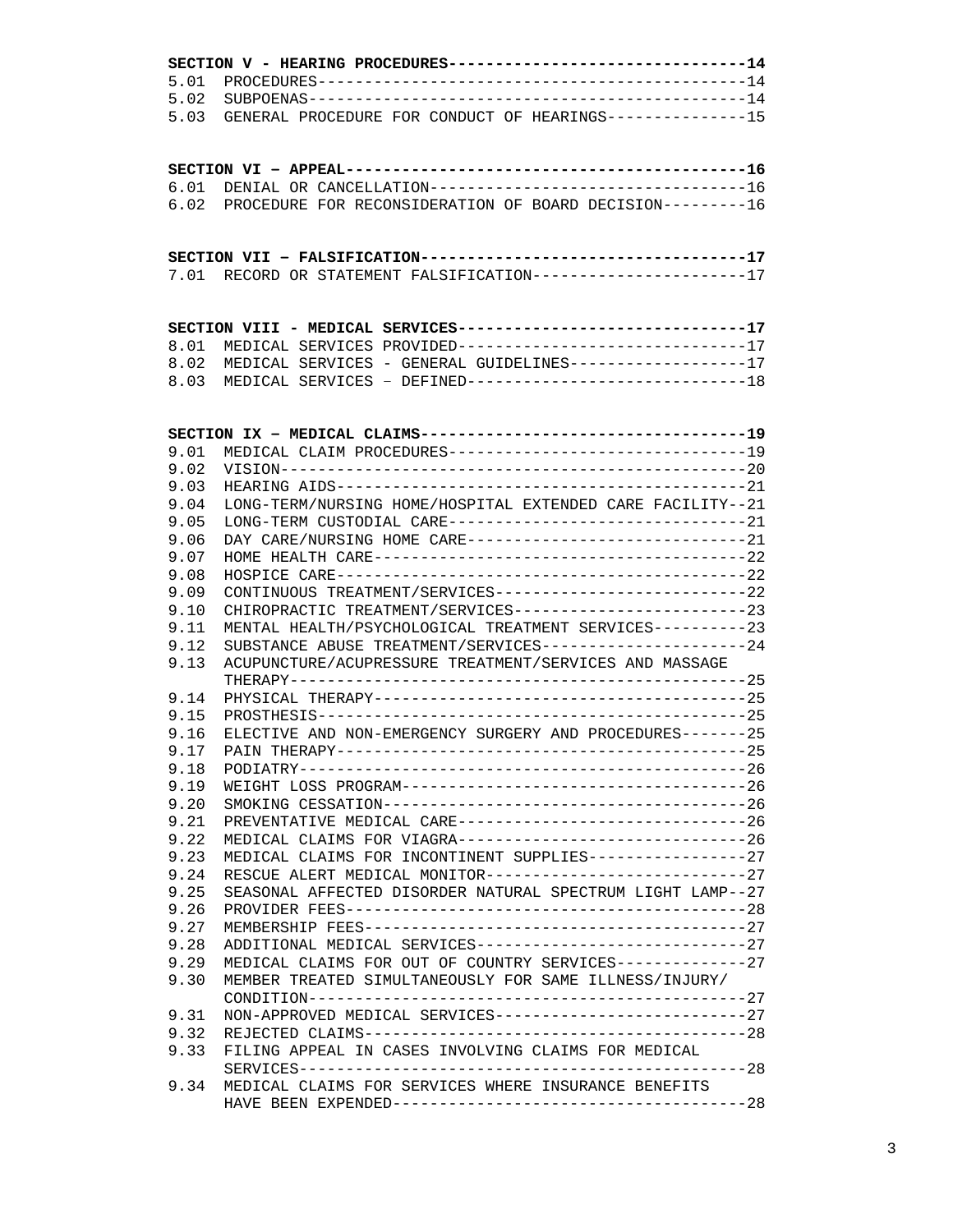|  |  |  | 9.35 MEDICAL CLAIMS FOR SERVICES WHERE TREATMENT IS NOT          |  |  |
|--|--|--|------------------------------------------------------------------|--|--|
|  |  |  |                                                                  |  |  |
|  |  |  | 9.36 MEDICAL CLAIMS FOR BOARD REOUIRED RE-EXAMINATIONS-------28  |  |  |
|  |  |  | 9.37 HEALTH CARE PROVIDER REPORTS-----------------------------28 |  |  |

## **SECTION X – HEALTH INSURANCE PORTABILITY & ACCOUNTABILITY ACT**

| SECTION XII - SEVERABILITY/SCRIVENER'S ERRORS-----------------29 |  |
|------------------------------------------------------------------|--|
|                                                                  |  |
|                                                                  |  |

|  | SECTION XIV - APPENDICES INDEX---------------------------------30 |  |
|--|-------------------------------------------------------------------|--|
|  |                                                                   |  |
|  | APPENDIX "A" BOARD MEMBERSHIP---------------------------------30  |  |
|  |                                                                   |  |
|  |                                                                   |  |
|  |                                                                   |  |
|  |                                                                   |  |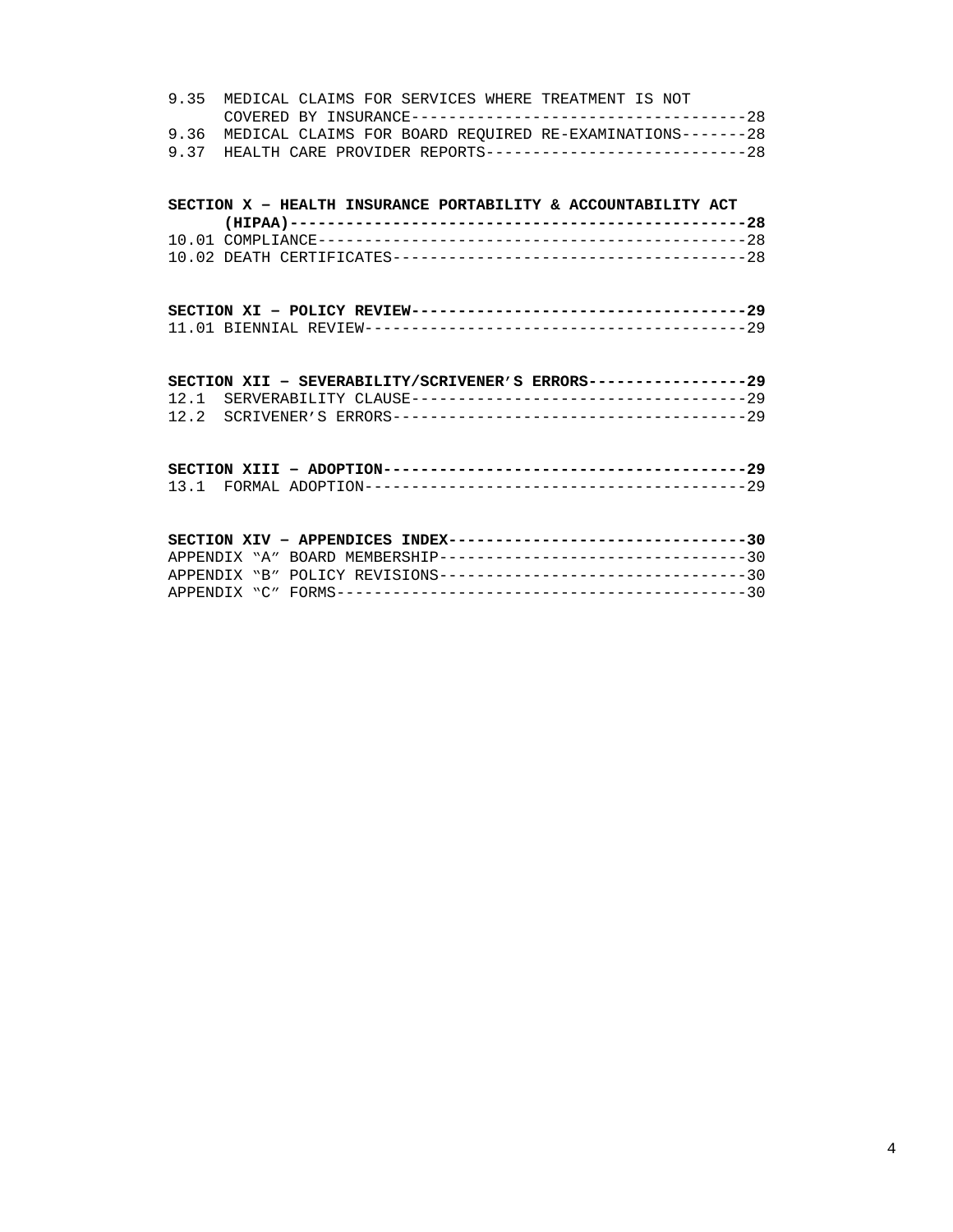#### **SECTION I – THE BOARD**

## **1.01 Membership**

The Board shall consist of five (5) members (RCW 41.26.110), as follows:

- A. One member of the legislative body of the county to be appointed by the county legislative body; and,
- B. One member of a city or town legislative body located within the county which does not contain a city disability board to be chosen by a majority of the mayors of such cities and towns within the county which does not contain a city disability board; and,
- C. One active fire fighter or retired fire fighter employed by or retired from an employer within the county to be elected by the fire fighters employed or retired from an employer within the county who are not employed by or retired from a city in which a disability board is established and who are subject to the jurisdiction of that Board; and,
- D. One law enforcement officer or retired law enforcement officer employed by or retired from an employer within the county to be elected by the law enforcement officers employed in or retired from an employer within the county who are not employed by or retired from a city in which a disability board is established and who are subject to the jurisdiction of that Board; and,
- E. One member from the public at large who resides within the county but does not reside within a city in which a city disability board is established, to be appointed by the other four members designated in this subsection; and,
- F. However, in counties with a population less than sixty thousand, the members of the disability board appointed by a majority of the mayors of the cities and towns within the county that do not contain a city disability board must be a resident of one of the cities and towns but need not be a member of a city of town legislative body. Only those active or retired fire fighters and law enforcement officers who are subject to the jurisdiction of the board have the right to elect under this section. All fire fighters and law enforcement officers employed by or retired from an employer within the county who are not employed by or retired from a city in which a disability board is established are eligible for election. All members appointed or elected pursuant to this subsection shall serve for two-year terms. If there are no fire fighters under the jurisdiction of the board eligible to vote, a second eligible employee representative shall be elected by the law enforcement officers eligible to vote. If there are no law enforcement officers under the jurisdiction of the board eligible to vote, a second eligible representative shall be elected by the fire fighters eligible to vote.

#### **1.02 Terms**

Each of the elected members shall serve a two (2) year term. All terms expire on December 31st.

#### **1.03 Vacancy**

In the event a vacancy occurs in the membership, a successor will be elected or appointed in the same manner as the original election or appointment and shall serve the remaining unexpired term.

### **1.04 Meeting**

The Board shall meet monthly on the fourth (4th) Tuesday of each month at 10:00 a.m. with the Board's annual meeting being held in January; provided if the fourth (4th) Tuesday falls on a municipal holiday, the Board shall hold its meeting on the next working day at the regular time. If necessary, special meetings may be called by the Chairperson or a majority vote of the Board. Copies of material relevant to the agenda items shall be prepared and distributed prior to each meeting. Notice of meetings shall be given to the press pursuant to RCW 42.30.060; provided, hearings and decisions on quasi-judicial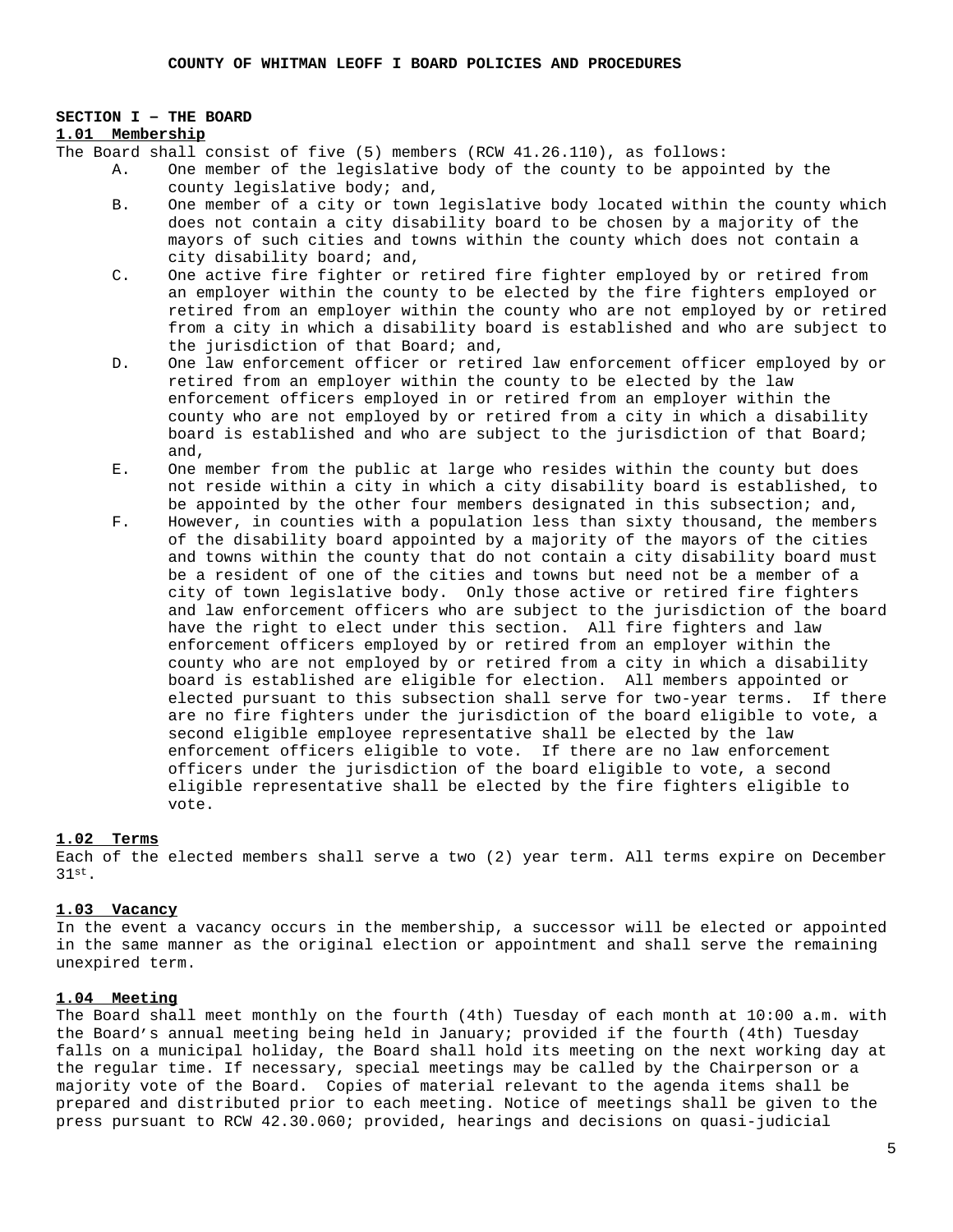matter, including consideration of applications for disability retirements, shall be at closed meetings unless the applicant requests an open hearing in writing.

## **1.05 Elections**

At the first (1st) meeting of each year, the members shall elect from among the members, a member to serve as Chairperson, Vice-Chairperson and Secretary.

- A. The election of a LEOFF firefighter representative shall be by secret ballot of all active and retired LEOFF firefighter personnel subject to the jurisdiction of the Board and shall be held during the month of December of every even numbered year. The election of the LEOFF law enforcement officer representative shall be by secret ballot of all active and retired LEOFF law enforcement personnel subject to the jurisdiction of the Board and shall be held in December of every odd numbered year. The name of the elected LEOFF law enforcement officer and firefighter member shall be noted in the minutes of the next regular meeting of the Board subsequent to the election, along with the term for which elected. Each member will hold office for a period of two (2) years, or as soon thereafter as the successor is elected.
	- B. Election procedure for election by secret ballot shall be as follows:
		- 1. In October of each year, the Secretary to the LEOFF I Board shall prepare and mail forms for nomination of law enforcement or firefighter representative to each active and retired law enforcement or firefighter personnel at their last address of record. Any active or retired member, either LEOFF I or LEOFF II wishing to run for representative must nominate themselves on the form provided by the Secretary. Only those nominating themselves will be placed on the election ballot. The time between the mailing out of the nomination forms until the deadline for receipt by the Secretary will in no case be less than seven (7) but no more than ten (10) business days as determined by the Chairperson.
		- 2. After the November meeting and upon receipt of nominations, the Secretary shall prepare ballot packages containing:
			- a) Ballot,
			- b) Self-addressed pre-stamped envelope for returning the ballot,
			- c) A letter sized envelope with no markings on it in which the marked ballot is to be enclosed, and
			- d) An information sheet explaining who is running for the position and the deadline date by which the Secretary shall have to receive all ballots.
		- 3. The time between the mailing out of the ballot packets until the deadline for receipt by the Secretary will in no case be less than seven (7) but no more than ten (10) business days as determined by the Chairperson.
		- 4. All returned ballots must be received by the Secretary through the U.S. mail and must be postmarked by midnight of the deadline date.
		- 5. The Secretary shall be custodian of all returned ballots and shall keep them in a safe place and assure that they remain unopened until authorized.
		- 6. The Chairperson and Secretary shall open the ballots. The results will be announced after the 3-day protest period by the Chairperson and a certification of election results will be sent to the respective department for posting.
		- 7. In the event there are three (3) or more individuals running for representative and one of the individuals does not receive a simple majority of those voting, a run-off election shall be scheduled between the two individuals receiving the highest vote totals utilizing the same process per this section.
		- 8. All ballots shall be retained by the Secretary for one (1) year. After the one-year period, the Secretary shall prepare the ballots for destruction as authorized by the State of Washington General Records Retention Schedule & Destruction Authorization.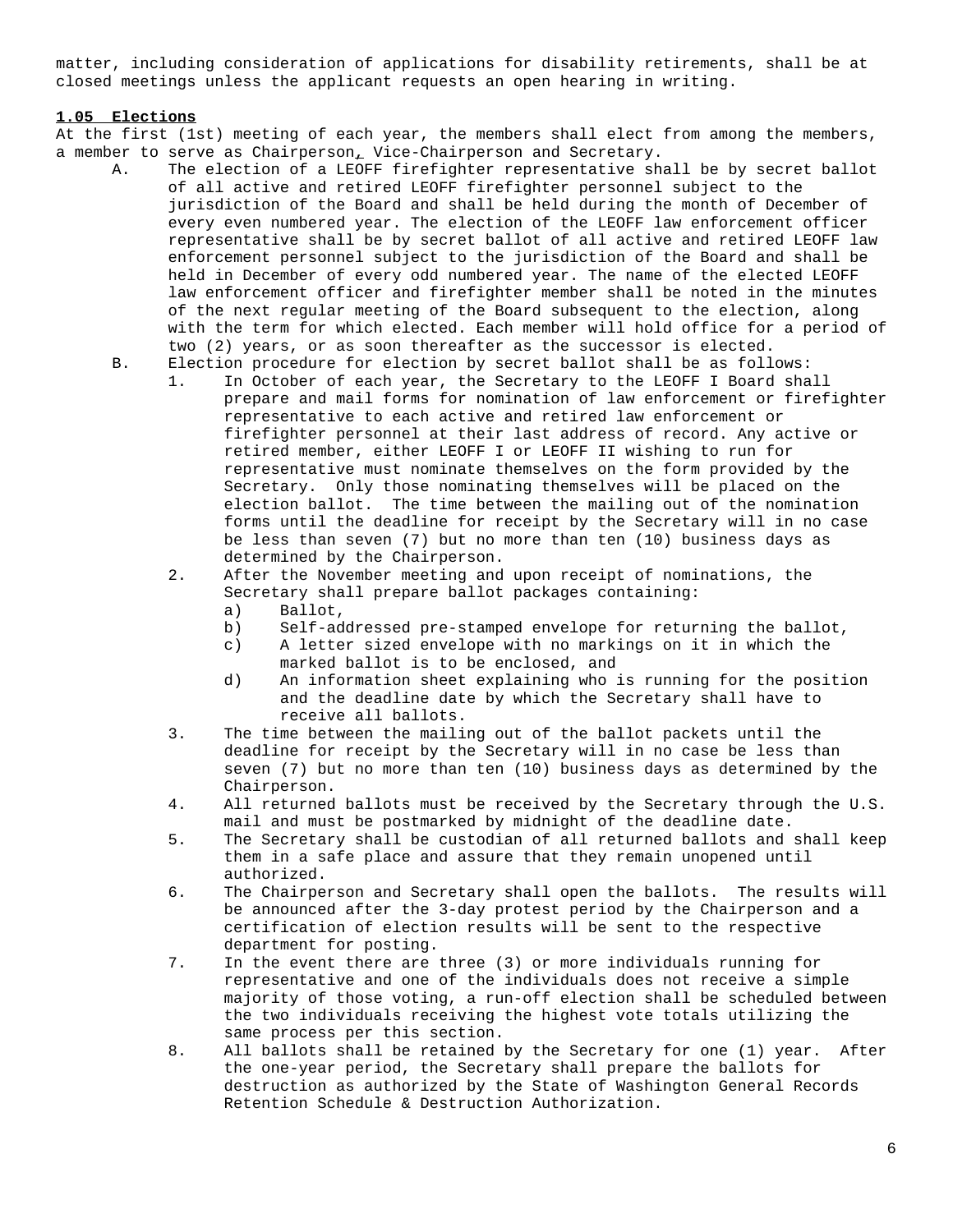- 9. Any discrepancies regarding the election process shall be submitted in writing to the Secretary of the LEOFF Board within three (3) calendar days following the deadline date.
- 10. Candidates-elect shall take office at the regularly scheduled meeting in January.
- 11. In the event that there is only one person nominated for law enforcement or fire fighter representative, balloting will not be required and the individual will be considered elected.
- 12. In the event no timely nominations are submitted, but late nominations were submitted, the Board has the discretion to appoint an individual from the late nomination(s) or request nominations a second time.
- 13. In the event no timely or untimely nominations are received, the Board has the discretion to make an appointment of their own.

### **1.06 Absence of Members**

In the case of absence or inability of the Chairperson to act, the Vice-Chairperson shall perform the duties and exercise the powers of the Chairperson. Each Board member is expected to notify the Chairperson or the Secretary prior to a scheduled meeting if that member will not be able to attend that meeting. Such notice will serve to establish such absence as excused. All attendance at meetings shall be recorded in the minutes of the meeting. An excused absence shall be construed as illness, work or vacation. Three (3) unexcused absences in a period of one (1) year may be cause for review and possible removal from the Board by a majority vote of the Board.

## **1.07 Voting**

Each member shall have one (1) vote, which must be cast by that member. If any person(s) on the Board concludes that he/she has a conflict of interest or an appearance of fairness problem with respect to a matter pending before the Board so that he/she cannot discharge his/her duties, he/she shall disqualify him/herself from participating in the deliberations and the decision-making process with respect to the matter.

### **1.08 Board Powers**

The Board shall have the powers granted by the state legislature or necessarily implied from such grant of powers in Chapters 41.16, 41.18, 41.20 and 41.26, Revised Code of Washington, as those chapters now exist or may hereafter be amended and per Washington Administrative Code 415-105.

### **1.09 Jurisdiction of Members**

Any member who is on disability leave is under the jurisdiction of the LEOFF I Board for all matters pertaining to his/her disability and shall not engage in any activity which is contrary to the directives for the member's or the LEOFF I Board's physician or which might be detrimental to his/her return to active service. The Board has the authority (and it may be at any time, in any case) cause an investigation to be made of the activities of any active member or any member retired for disability to determine whether his/her disability continues to exist, and may request the Whitman County Sheriff's Office or any other agency to make such investigation, subject to any special instructions or conditions related to the member and his/her condition and/or activities.

### **1.10 Quorum**

A quorum is a simple majority and shall have the authority to conduct all business of the Board.

## **1.11 Board Officers**

- A. The elective officers of the board shall consist of a Chairperson, Vice-Chairperson and Secretary.
- B. Nomination and election of officers shall be made at the regular meeting in January of each year.
- C. The elective officers shall take office at the regular meeting in January and shall serve for a term of two (2) years.
- D. Board members shall serve a two-year term.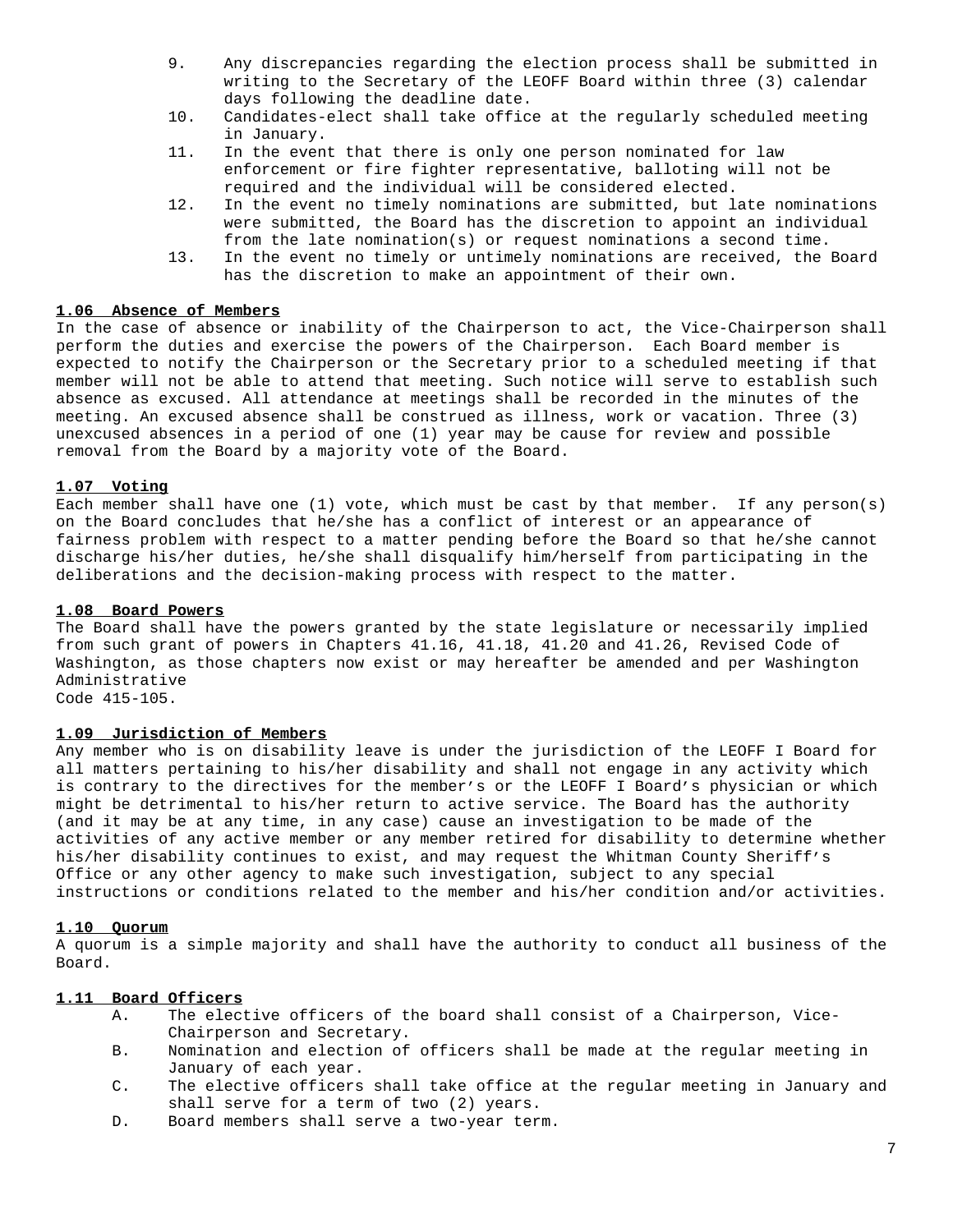- E. In the event of a vacancy, a successor shall be appointed or elected in the same manner as with an original appointment or election to serve the remainder of the unexpired term or to begin a new term.
- F. Duties of Officers:
	- 1. Chairperson The Chairperson shall preside at all meetings and public and/or disability hearings of the LEOFF I Board and call special meetings. The Chairperson shall have the privilege of discussing all matters before the Board except where to do so would constitute a conflict of interest. He/she shall have all the duties normally conferred by parliamentary procedures on such officers and shall perform such other duties as may be requested by the LEOFF I Board. During the period of time between regular Board meetings, he/she shall also have the authority to tentatively approve applications for disability leave; provided, that all the required paperwork is in order, such approval being subject to ratification by a majority of the Board members at the next regular Board meeting.
	- 2. Vice-Chairperson The Vice-Chairperson shall assume the duties and powers of the Chairperson in his/her absence. If the Chairperson and the Vice-Chairperson are both absent, the LEOFF I Board members may elect a temporary Chairperson by a majority vote of those present at a regular, adjourned or special meeting, who shall assume the duties and powers of the Chairperson and Vice-Chairperson during their absence.
	- 3. Secretary The Secretary shall keep the minutes of all regular, adjourned and special meetings of the LEOFF I Board; such minutes shall be approved by the Board and copies shall be distributed to all members of the Board, Police and Fire Chiefs and the Board physician. The Secretary shall give notice of all regular and special meetings to the board members and post all notices of adjournment or continuance of meetings and public and/or disability hearings; shall prepare the agenda of regular and special meetings; shall serve proper and legal notice of all public and/or disability hearings; and shall draft and sign routine correspondence of the Board, and process the LEOFF I Board approved claims for payment according to the policies and procedures established by the Whitman County Auditor's Office or City Clerk's Office. The Secretary shall maintain a file of all rules, findings, orders, recommendations and all other official records of the LEOFF I Board.

### **1.12 Clerk of the Board**

The LEOFF I Board may appoint a Clerk of the Board to handle the day-to-day business for the Board and perform all duties of Secretary in the Secretary's absence.

### **1.13 Agenda and Order of Business**

An agenda shall be prepared by the Secretary and distributed to the members prior to each regular monthly meeting. "Robert's Rules of Order" shall guide the Board where these policies or State law does not otherwise govern the proceedings. The Board may, in its discretion, allow the public to attend all regular Board meetings. However, the Board, under RCW 42.30.140(2) may close those portions of meetings relating to consideration of specific applications or claims where consideration of the application or claim may include discussion of sensitive personal information relating to the member.

### **1.14 Minutes**

The Secretary shall take and prepare the official minutes of the Whitman County LEOFF I Board containing the actions of the Board and a summary account of the proceedings. A record of the Board members present and absent shall be entered and a recording of action authorized by the Board. The minutes shall be signed by the Secretary and the Chairperson and placed on record after approval by the Board. Copies shall be distributed to all members of the Board and those persons of record who have requested such copies to the Secretary.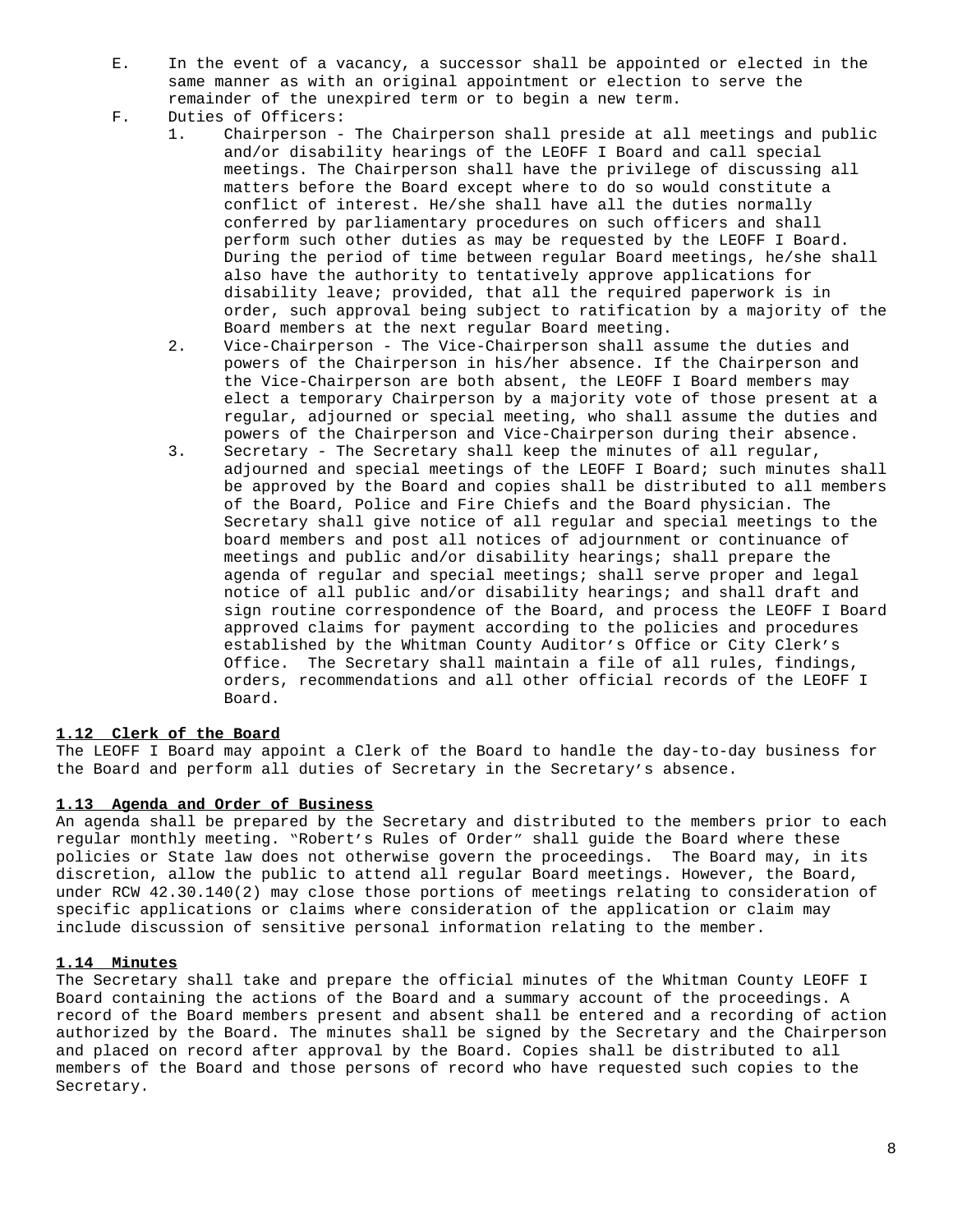#### **1.15 Delegation of Authority to Secretary**

The County of Whitman LEOFF I Board delegates to the Secretary of the Board the authority to instigate investigative activities, including gathering, collating and presenting facts regarding matters within the scope of the Board's authority. These matters include, but are not limited to areas of disability leave, pensions, medical expenses and activities collateral to them.

# **SECTION II - DEFINITIONS**

## **2.01 In Line of Duty**

"In line of duty" means injury, sickness or illness in consequence or as a result of the performance of the applicant's duties.

#### **2.02 Disabled or Disability**

"Disabled" or "disability" means the existence of a physical or psychological condition which renders the member unable to discharge with average efficiency the duty of the grade or rank to which the member belongs, or the position in which the member is serving. Provided, that no member shall be entitled to a disability retirement allowance if there is an available position to which one of such grade or rank is normally assigned and the duties of which the member can perform.

### **2.03 Disability Leave Period**

Disability leave period is a period six months or any portion thereof during which a member is on leave at an allowance equal to the members' full salary at the time he/she began his/her period of disability leave and prior to the commencement of any disability retirement (as provided in RCW 41.26.030(19) and (AGO 1978-8).

### **2.04 Board Physician**

Unless otherwise directed by the LEOFF I Board in specific instances, the LEOFF I Board utilizes the services of Palouse Medical to request the services of a duly licensed and practicing physician. No disability retirement shall be approved by the Board without prior examination of the claimant by the Board physician or a separate specialist of his/her selection, on or near the expiration of the disability leave period. The Board physician shall render such other medical service as may be requested by the Board. (As provided in WAC 415-105-030 (1)). In order to carry out the duties of this position, each physician appointed or approved by the Board is required to be knowledgeable concerning the duties, functions and general demands required of the employee being examined. The LEOFF I Board shall furnish to the examining physician the job and/or position description of the applicant (As provided in WAC 415-105-030 (2)). Re-examination of any member on disability retirement shall be conducted by a Board appointed or approved physician. (As provided in WAC 415-105-030(3)).

## **2.05 Legal Counsel**

The Whitman County Prosecutor is to be the legal counsel of the Board, provided, that, if otherwise authorized, the Board may, in lieu thereof, employ as legal counsel an attorney admitted to practice in this state. Each legal counsel shall provide written opinions, when required by the Board, touching the subject the Board may be required to act upon. The legal counsel, upon request of the Board, shall review all applications for disability retirement and prepare a summary and recommendation based upon all the evidence in the applicant's file and submits it to the Board for review prior to the Board entering its order granting or denying a disability retirement allowance.

#### **2.06 Minimum Medical and Health Standards**

The minimum medical and health standards previously promulgated by the State Retirement Board for entry or re-entry into the LEOFF system membership were provided only to safeguard the fiscal integrity of the pension system and are not the applicable standards for any other purpose. (As provided in WAC 415-105-040(3)). This includes eligibility for disability leave or retirement benefits.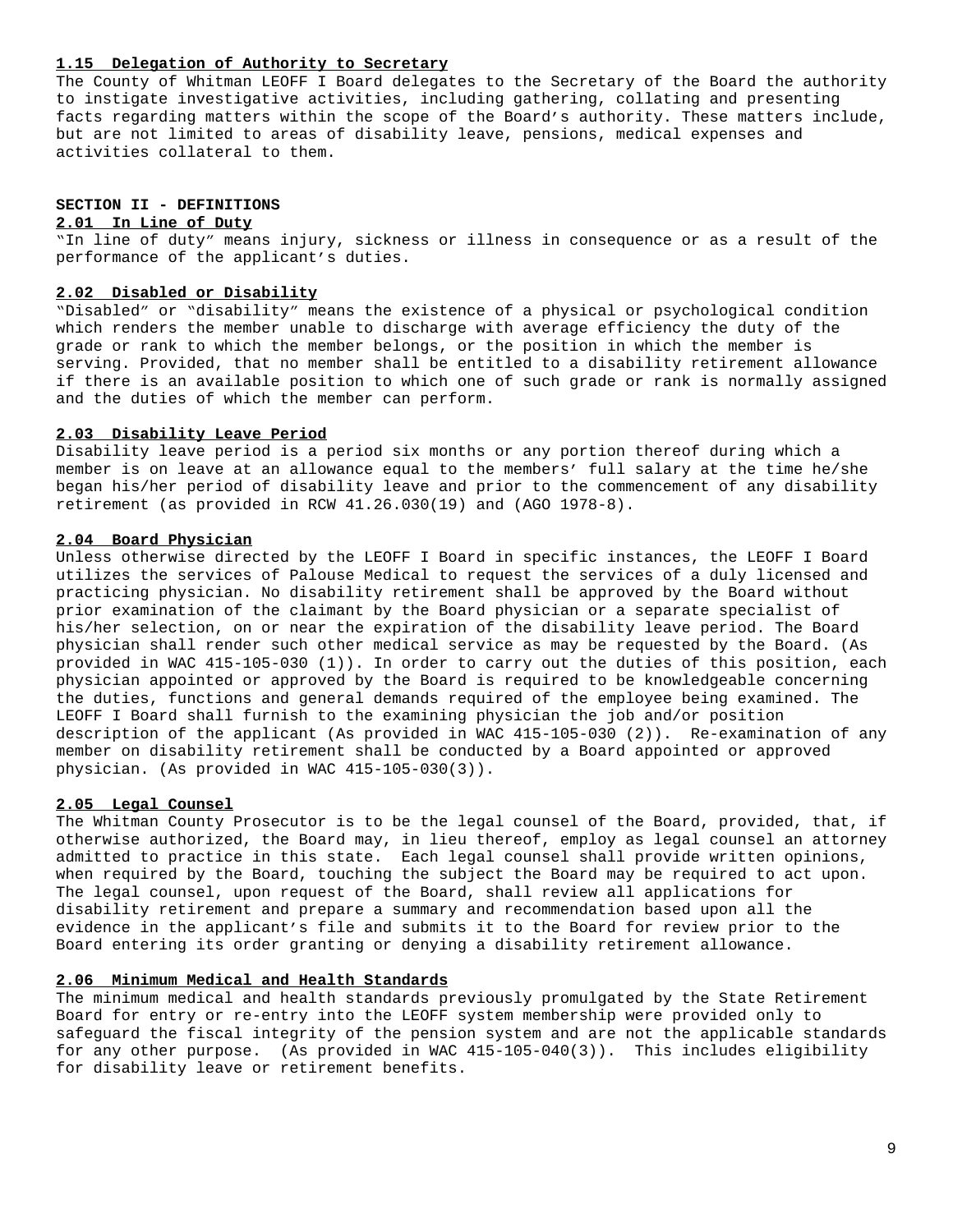### **2.07 Conditional Return**

"Conditional return" is a return to duty by a member for the purpose of determining whether the member's disability persists.

## **SECTION III – DISABILITY LEAVE**

## **3.01 Application**

No member shall receive disability leave benefits unless he/she has completed and signed an application for disability leave and it has been filed with his/her representative. In order to be considered at the regular or special meeting of the Board, applications must be received by the LEOFF I Board Secretary by the first Tuesday prior to the regular or specially scheduled Board meeting. Also, applications must be accompanied by a report from two (2) health care providers attesting to the existence of a disabling condition.

#### **3.02 Burden of Proof**

The burden of proving the existence of a disabling condition, and whether or not the condition was incurred in the line of duty, shall be upon the applicant. (As provided in WAC 415-105-040 (2)). The degree of persuasion is by a preponderance of the evidence. To satisfy the preponderance of evidence standard, the LEOFF I Board must be persuaded that the propositions asserted by the applicant are more probably true than not true.

## **3.03 Duty Related Leave**

Any member who requests disability leave because of a duty-related disability shall submit an incident report showing the cause of disability. If there is no incident report, the member will be responsible for submitting evidence at the LEOFF I Board meeting immediately following his/her disability request to show that the injury or illness was duty related. If the Board finds the evidence insufficient for making their decision, they may grant disability leave showing cause as "unspecified" and arrive at a decision on duty-relatedness at a later date. In the event the Board finds that insufficient information is available to make a determination, the matter may be continued to the next regular Board meeting or be set for consideration at a special meeting. The Board shall also advise the member of the additional information needed, and of the member's obligation to provide additional information and the deadline date by which such information must be provided. (As provided in WAC 415-105-040 (5)).

### **3.04 Disability Leave Allowance**

Disability leave allowance is not granted for any specific amount of time. Such leave may not exceed six (6) consecutive months. During this time, the member is to receive an allowance equal to his/her full monthly salary commencing on the first day of such leave (per AGO No 78-8), or the applicable portion thereof, from his/her employer.

## **3.05 Placement on Disability Leave**

Following receipt of an application for disability benefits, the Board shall review all relevant information pertaining to the question of the applicant's fitness for duty, and if, in the opinion of the majority of the Board, the evidence supports the proposition that the member is unfit for duty, such member shall be granted disability leave, unless such leave is waived pursuant to RCW 41.21.120 (4). In considering such application, the Board shall consider the duties of the position, and any other evidence that is relevant. (As provided in WAC 415-105-040(1)). All law enforcement officers and firefighters who qualify for disability leave are encouraged to use department sick leave, if available, until the Whitman County LEOFF I Board meets at its regularly or specially scheduled meeting and has reviewed and approved the application for disability leave.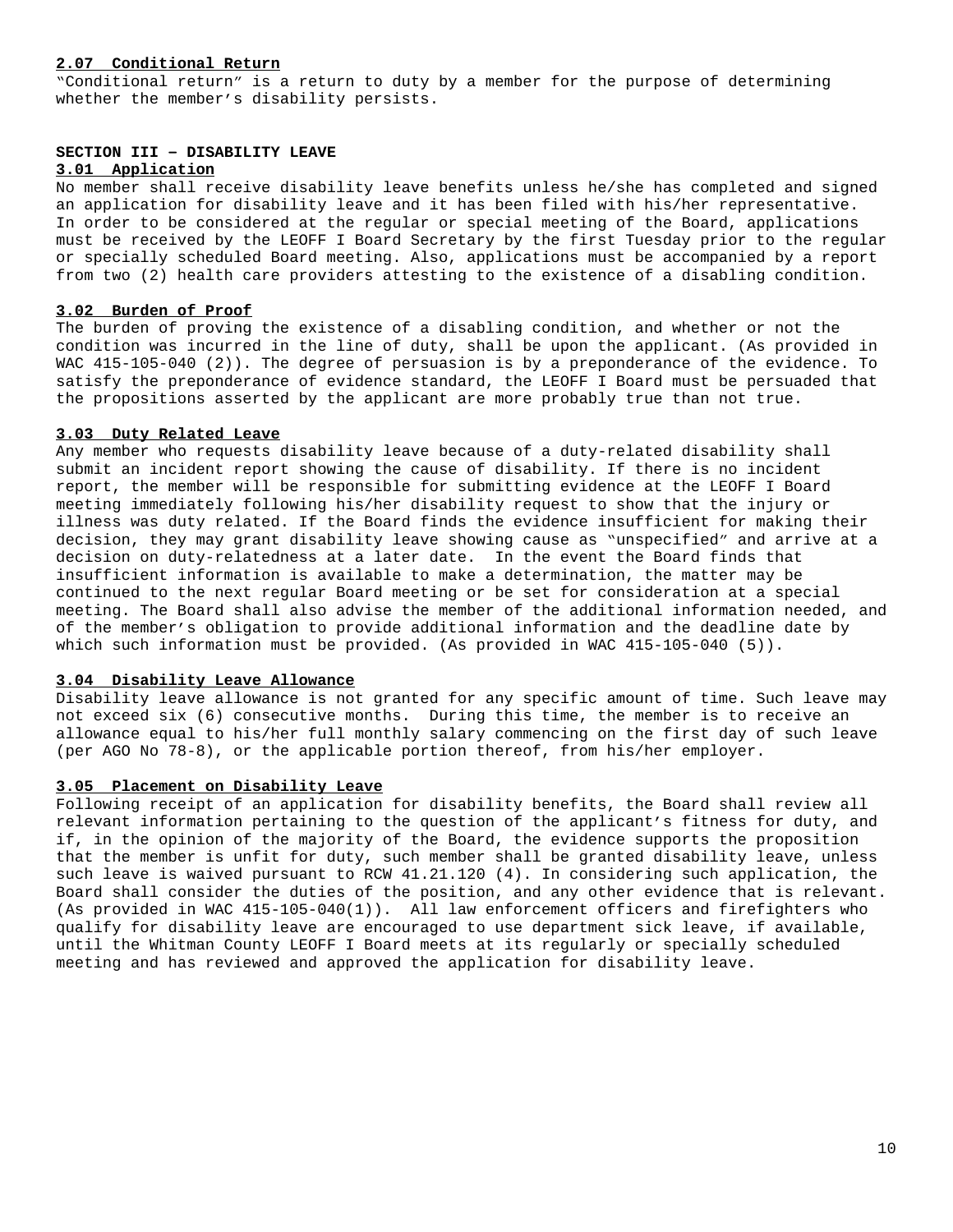#### **3.06 Recuperation and Place of Recuperation**

It is the intent of the Board to assure that a member, while on disability leave, shall do all in his/her power to recuperate from such disability and shall do nothing, which reasonably appears, would prolong the leave or inhibit recovery from such disability. In case the LEOFF I Board should want to contact the member about matters concerning his/her disability leave, the member's place of recuperation will be assumed to be his/her home, a hospital or health care facility where confined. The Board may, as a condition to authorizing a place of recuperation at a great distance from Whitman County, require that the member be responsible for any travel expenses necessary to comply with an order of the Board.

#### **3.07 Treatments**

During the period of leave, the Board shall have the authority to inquire of any examining health care provider as to what physical, medical or therapeutic treatments might be employed to rehabilitate the applicant and, based upon such evaluation, to direct the applicant to participate in rehabilitation. If the applicant fails or refuses to submit to such treatments, the Board may terminate the applicant's disability benefits.

#### **3.08 Member to Seek Authorization to Return to Duty**

It shall be the responsibility of each member granted disability leave pursuant to RCW 41.26, to seek authorization to return to service at the earliest possible time the applicant believes he/she is fit for duty (see Section III, 3.14, "Return to Duty"). The LEOFF I Board is authorized to tentatively return an employee on disability leave to work upon receipt of clearances from the treating health care providers; provided, that all required paperwork is in order. Should there be any discrepancies or concerns about the required paperwork, the Chairperson may call a special Board meeting to expedite the employee's return to work. In the event the Board finds that a member has not actively sought authorization to return to active service immediately upon cessation of disability, the Board shall have the authority to require the report of the Boardappointed physician to determine his/her ability to return to duty and thereafter to determine whether or not the member's disability leave allowance shall be continued.

#### **3.09 Health Care Provider's Report**

Current medical reports are required each month from all treating and/or attending health care providers. They must be received by Tuesday prior to the next regular Board meeting. Failure to submit reports will be cause for the Board to recommend withholding of disability benefits.

### **3.10 Health Care Provider's List**

Each application shall be accompanied by a list identifying by name any health care provider who has been contacted within the last six (6) months for the illness or injury for which disability has been claimed. (As provided in WAC 415-105-040(4)).

### **3.11 Appearance of Member**

The Board shall be authorized to demand the appearance of the member and to request the appearance of such other persons, as it deems appropriate. (As provided in WAC 415-105- 040 (6)).

## **3.12 Medical Reports**

It shall be incumbent upon each member obtaining medical evaluations to be used in conjunction with such disability leave and subsequent evaluations, to advise each and every examining health care provider; that such evaluation is being conducted at the direction of the Board; that any reports relating thereto are for the benefit of the Board; that the doctor/patient privilege may not be invoked with respect thereto; and that the health care provider may be called upon by the Board to testify as to his/her findings. (As provided in WAC 415-105-040(6) Part 2 of 2). Medical evaluation reports relating to specific members shall not be distributed to the public or media and in the event specific requests are made for such reports pursuant to Chapter 42.17 RCW (Public Disclosure Law) the designated official shall determine whether or not such document is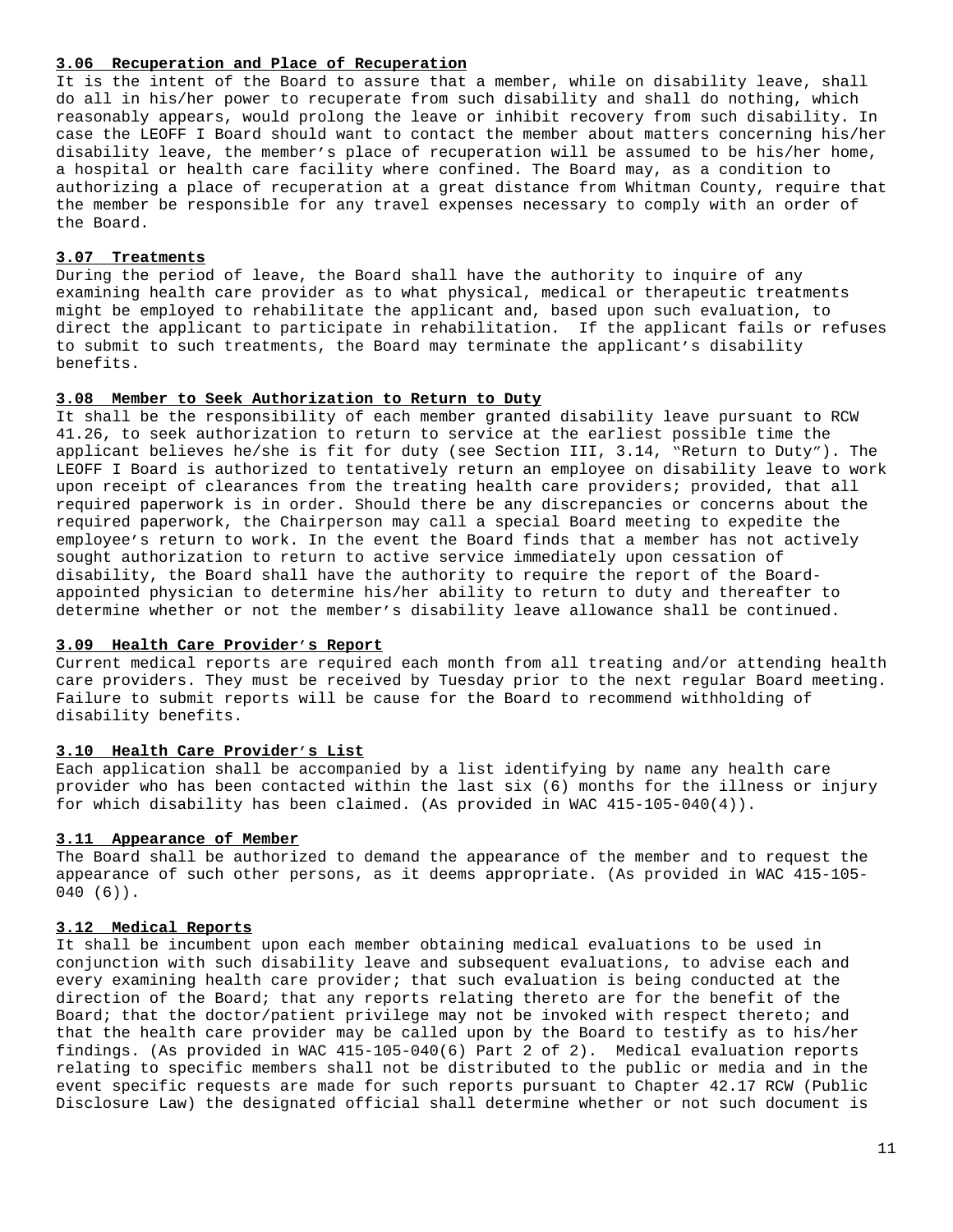exempt from disclosure and if not, whether a court injunction should be sought to enjoin such distribution pursuant to RCW Chapter 42.17.

#### **3.13 Examination by the Board Physician**

The Board may, in all cases, have the member examined at any time by the Board physician or designate. Refusal to submit to such examination may mean forfeiture of rights to benefits.

### **3.14 Return to Duty**

When a member returns from a disability leave, it shall be the member's responsibility to submit to the LEOFF I Board Secretary a written request to return to work, together with appropriate documentation from the attending health care providers treating the disabling condition, authorizing the member's return to work. Upon receipt of the member's request to return to work, the LEOFF I Board Secretary shall forward a copy of the request and the documentation to the Department Head. The LEOFF I Board shall then take appropriate action on the request.

#### **3.15 Conditional Return to Duty**

In the event the medical and any other relevant evidence is inconclusive, the Board may specify in written order a reasonable trial service period to determine the member's fitness for duty. The reasonable length of such conditional return to service shall be supported by medical evidence. Such a conditional return to service does not entitle the member to a second six (6) month period of disability leave for the same disability if, based upon this trial period of service, the member is found to be disabled. (As provided in WAC 415-105-050(2)).

# **SECTION IV – DISABILITY RETIREMENT**

#### **4.01 Examination for Disability Retirement**

Applicants for disability retirement shall be examined by the Board physician during the fifth (5th) or sixth (6th) month of disability leave, or sooner as the Board may require, in order to determine the member's eligibility for disability retirement, with the following exceptions: a) if the Board physician assures the Board that the applicant's condition has not and will not be corrected before the end of the sixth (6th) month; or b) if the applicant establishes that the disabling condition will be in existence for a period of at least six (6) months and he/she voluntarily waives disability leave. No applicant will be granted a disability retirement allowance unless conditions imposed by this sub-section are met. (As provided in WAC 415-105-050([1)).

#### **4.02 Granting Disability Retirement**

If the evidence shows to the satisfaction of the Board that the member is physically and/or psychologically disabled from further performance of duty and that the disability has been continuous from the date of commencement of disability leave for a period of six (6) months, the Board shall enter its written decision and order, accompanied by appropriate findings of fact and conclusions of law in compliance with RCW 41.26.120. Such written decision and order with supporting documentation shall thereafter be forwarded to the Director, Department of Retirement Systems for review. In the event a regular meeting of the Board precedes by no more than forty (40) days the date at which the full six (6) months will conclude and the evidence is clear that the disability can be expected to continue through the full six (6) month period, the Board may make a finding of six (6) months continuance disability prior to the actual conclusion of the six month period, so as to eliminate unnecessary delay of receipt of retirement benefits. (As provided in WAC 415-105-060(1)).

In order to receive a disability retirement allowance, the applicant will be required to prove that he/she is physically and/or psychologically disabled to such an extent that he/she is unable to discharge with average efficiency the duty of the position held at the time of discontinuance of service: "Provided, that no member shall be entitled to a disability retirement allowance if the appropriate authority advises that there is an available position for which the member is qualified and to which one of such grade or rank is normally assigned and the Board determines that the member is capable of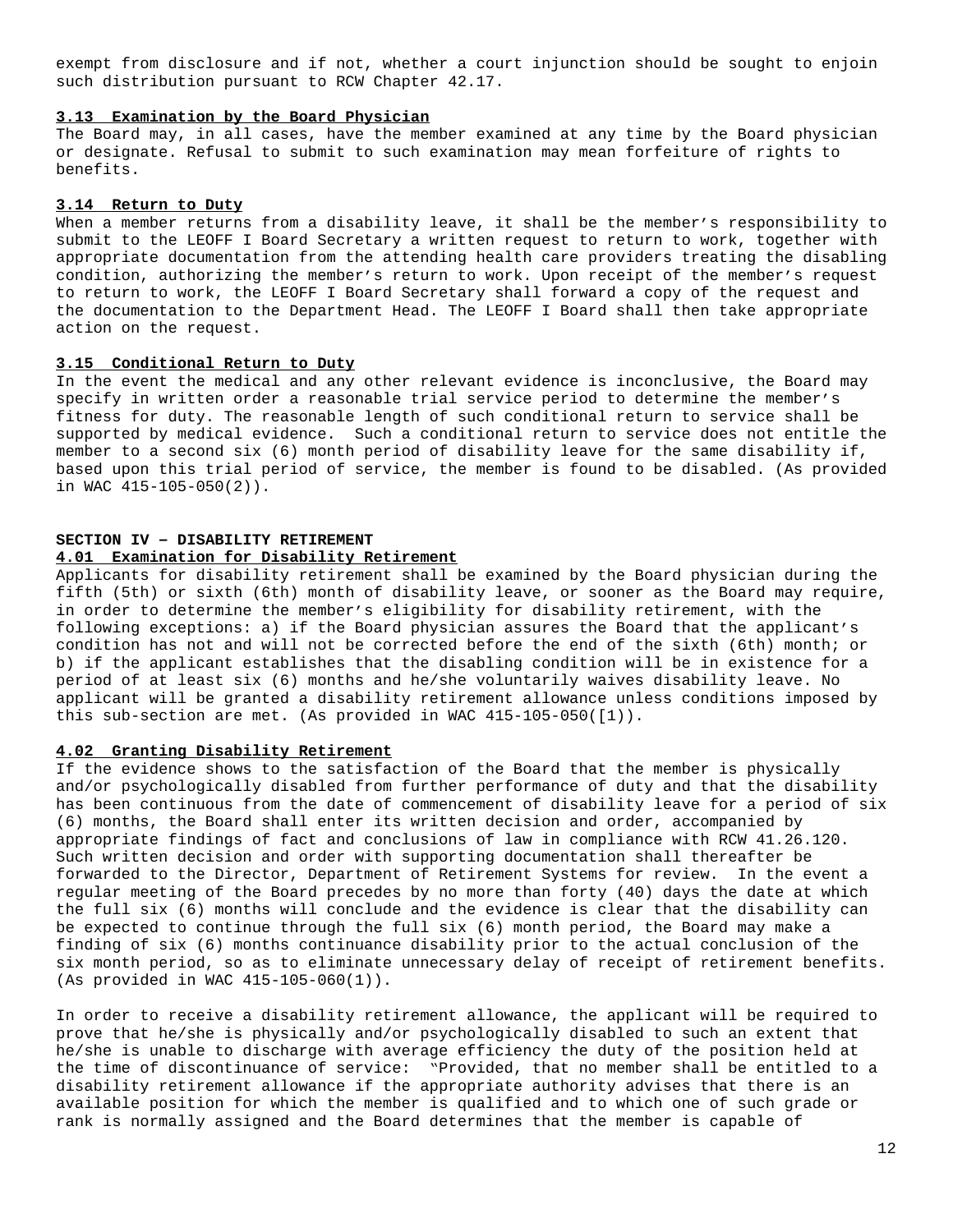discharging, with average efficiency, the duties of the position." (As provided in WAC 415-105-060(2)).

## **4.03 Execution**

Every order of the LEOFF I Board granting or denying a disability retirement allowance shall contain the following presented in clear and concise terms:

- A. Findings of fact supported by evidence in the record supporting the granting or denying of the disability retirement allowance. When a disability retirement is granted, findings of fact shall include:
	- 1. Whether or not the disability was incurred in the line of duty;
	- 2. Whether or not the disability was incurred in other employment;
	- 3. Dates encompassing disability leave and/or dates relating to authorized trial basis return to duty; and, in the case of return to duty on a trial basis, the factual basis for such decision;
	- 4. Dates encompassing waiver of disability leave, if applicable; and that the applicant established that such disability will be in existence for a period of six (6) months.
	- 5. As required by the Department of Retirement Systems, if the Board relies on the testimony of the treating health care provider(s) over that of the Board physician, a finding stating that fact.
- B. Conclusions of law in accordance with law on the basis of facts in the case. C. Decision and order. (As provided in WAC 415-105-070 below).
	- 1. Appropriate findings of fact supported by credible evidence sufficient to sustain the decision; and
	- 2. Conclusions of law.
		- a) When a disability retirement allowance is granted, the decision and order and all supporting documentation must be sent to the Director of the Department of Retirement Systems.
			- 1) The accompanying findings of fact shall include at least the following:
				- (a) The applicant's length of service with the employer and the position held at discontinuance of service;
				- (b) The names of the examining health care providers and the dates of the examination;
				- (c) The nature of the disability;
				- (d) Whether or not the disability was incurred in the line of duty;
				- (e) Whether or not the disability was incurred in other employment;
				- (f) Dates encompassing disability leave;
				- (g) Dates related to authorized return to duty on a trial basis and the factual basis for the decision; and
				- (h) Dates encompassing waiver of disability leave, if applicable, and that applicant established that the disability would be continuous for at least six months.
			- 2) The supporting documentation shall include a copy of at least the following:
				- (a) The application for disability benefits showing the applicant's current mailing address;
				- (b) The job description accurately reflecting the duties of the position the applicant held at discontinuance of service;
				- (c) Employer statement(s), if any, relevant to the applicant's position and/or fitness for duty;
				- (d) All medical and other evidence considered by the Board; and,
				- (e) The minutes and/or transcript of all meetings at which the applicant's disability status was considered.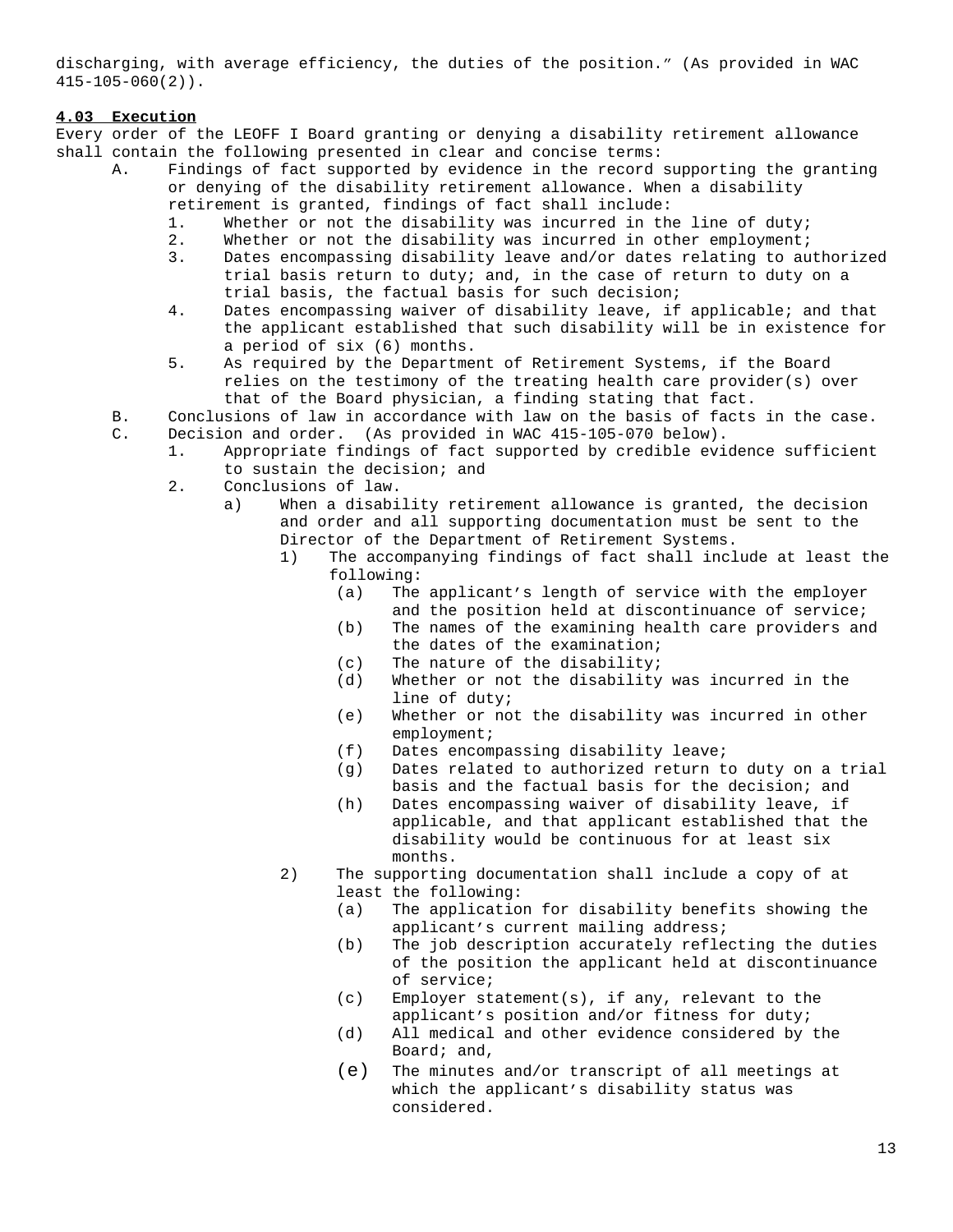#### **4.04 Re-examination and Return to Duty**

In the event a member is placed on disability retirement, the Board shall determine whether or not the member is so disabled that no possibility exists for return to duty or that there is no possibility that rehabilitation could restore the member to fitness for duty. Further, the Board may at any point subsequent to retirement make such a determination. A copy of all such determinations shall be sent to the Department of Retirement Systems. Unless the Board has made such a finding, the Board's representative shall order a re-examination at six (6) month intervals and advise the Board of the results thereof with a copy to the Department of Retirement Systems: provided, that such re-examination need not be conducted on a member over 49.5 years of age. Each member who is under 49.5 years of age and placed on disability retirement is subject to periodic review, unless the Findings of Fact state there is no chance of rehabilitation. The periodic review includes a medical examination and completion of the Board's reevaluation questionnaire every six months to determine whether disability retirement should be continued.

In the event the retired member is residing at a location more than one hundred (100) miles from his/her former place of employment, the member may be authorized to be examined by a health care provider in his/her immediate area, provided, however, such health care provider shall first be approved by the Board and prior to such evaluation the examining health care provider shall be appraised of the basis upon which the examination is to be conducted and the issues to be addressed in the health care provider's evaluation report (As provided in WAC 415-105-090(1)). Health insurance providers may cover fees charged for medical evaluation report letters for required reexamination of disability retirees under the age of 49.5 years. The Board will consider authorizing payment for fees charged for medical reports toward fulfillment of the periodic medical examination review, which have been shown to have first been submitted to the member's health insurance provider. The Board will cover the amount of the billing not reimbursed by or rejected by the health insurance provider.

### **4.05 Discontinuation of a Retirement Allowance, Notice of**

In the event such evaluation discloses fitness to perform duties of the rank or position held by the member at the time of disability retirement, the member shall be entitled to a hearing before the Board, and further consideration of the matter. Such notice of hearing shall comply with the Administrative Procedures Act, RCW Chapter 34.05. (As provided in WAC 415-105-090(2)). The member shall be notified of the Board's action to discontinue or cancel his/her retirement allowance by mail, and the notification shall contain notice of the time, place and that the hearing will be to determine whether the member continues to be disabled. The hearing provided by RCW 41.26.140 (2) is to be held, unless the retiree waives such hearing, prior to actual cancellation of a disability retirement allowance. (As provided in WAC 415-105-090(3)). The retirement allowance of any member who fails to submit to medical examination as provided herein shall be discontinued and in the event such refusal continues for one (1) year, his/her retirement allowance shall be canceled. Failure of the member to affirmatively respond to the request for re-examination shall be deemed a continuing refusal. (As provided in WAC  $415-105-090(4)$ .

## **SECTION V – HEARING PROCEDURES**

#### **5.01 Procedures**

Whenever the Board holds a hearing pursuant to these rules or RCW 41.26, the following rules shall govern the general conduct of such hearing and shall not be inconsistent with RCW 34.05.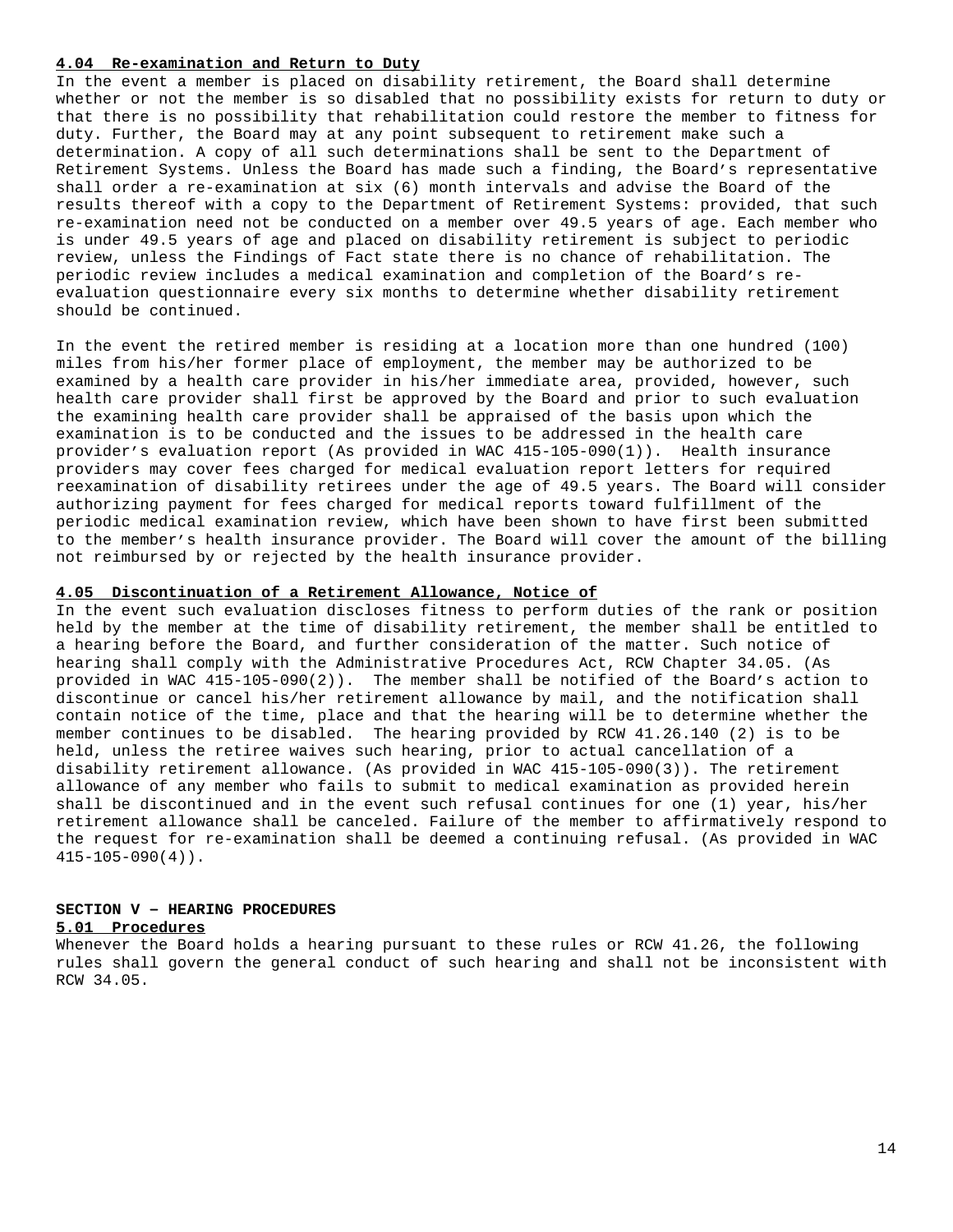## **5.02 Subpoenas**

The Board may compel the attendance of a witness at any hearing as follows:

- A. The Board may issue a subpoena on its own motion or upon the request of any party. The issuance and service of a subpoena may be obtained upon the filing of an affidavit therefore, which:
	- 1. States the name and address of the proposed witness; and,
	- 2. Specifies the nature of the evidence sought and the materiality thereof to the issues involved; and,
	- 3. States that the witness has the desired evidence in his/her possession or under his/her control. The Board may refuse to issue a subpoena when the affidavit is defective or incomplete in any particular. The Board's Secretary is authorized to sign the subpoena for the Chairperson.
- B. If an individual fails to obey a subpoena without lawful excuse or refuses to testify when requested concerning any matter under examination or investigation at the hearing or fails without lawful excuse to produce material evidence in his/her possession or under his/her control as required by any subpoena issued by the Board and served upon such person, the Board may petition the superior court of the county where the hearing is being conducted for enforcement of the subpoena. The petition shall be accompanied by a copy of the subpoena and proof of service, and shall set forth in what specific manner the subpoena has not been complied with, and shall ask an order of the court to compel the witness to appear and testify before the Board or to produce material evidence.
- C. Any subpoena issued by the Board shall be served in the manner provided for any civil suit according to the Washington Court Rules.
- D. Witnesses subpoenaed to attend such a hearing shall be paid the same fees and allowances, and in the same manner and under the same conditions, as provided for witnesses in the courts of this State by RCW 2.40 and RCW 5.56.010, as now or hereafter amended: Provided, that the Board shall have the power to fix the allowance for meals and lodging in like manner as is provided in RCW 5.56.010, as now or hereafter amended, as to courts. Such fees and allowances, and the cost of producing records required to be produced by its subpoena, shall be paid by the Board, or by the party requesting the issuance of the subpoena.

## **5.03 General Procedure for Conduct of Hearings**

- A. Submission of Briefs The member applying for retirement may submit a brief of evidence in support of his/her application. The brief must be submitted to the Board's Secretary three (3) working days prior to the hearing.
- B. Record A record of the entire proceeding shall be made by tape record process. Such tape recording shall be preserved for a period of two (2) years by the Board's Secretary. The cost of any reproduction of the tape shall be paid by the requesting party unless requested by the Board.
- C. Continuance The Board may grant a continuance for good cause. Good cause is to be determined by the Board.
- D. Oaths/Certification In any proceeding under the Board's rules, any member of the Board may administer oaths and affirmations and may certify official acts.
- E. Reasonable Dispatch The Board and its members shall proceed with reasonable dispatch to conduct any matter before it.
- F. Rules of Evidence Hearings need not be conducted according to the technical rules relating to evidence and witness.
- G. Oral Evidence Oral evidence shall be taken only on oath or affirmation.
- H. Hearsay Evidence Hearsay evidence may be used for the purpose of supplementing or explaining any direct evidence, but shall not be sufficient in itself to support a finding unless it would be admissible over objection in civil actions in courts of competent jurisdiction in this state.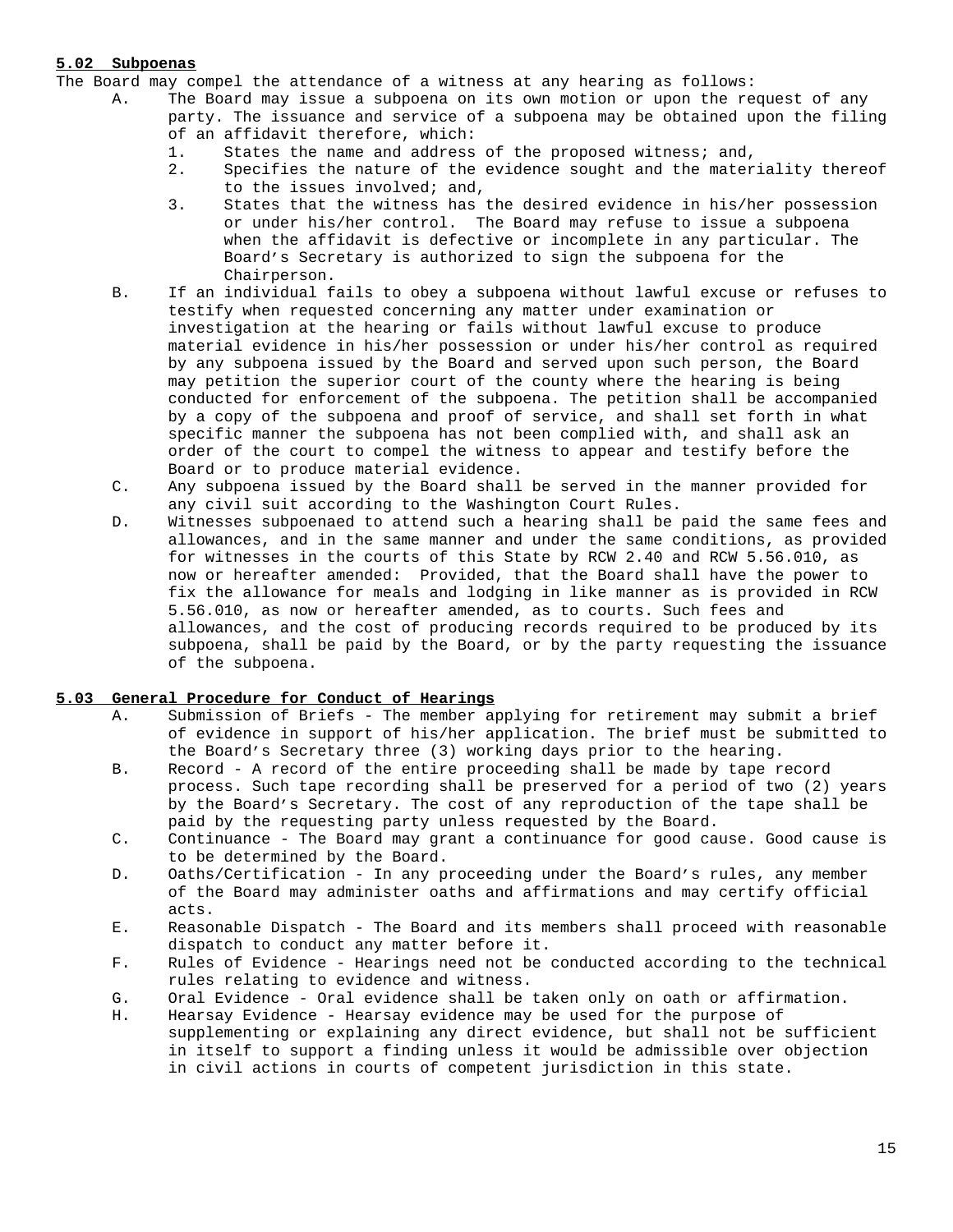- I. Admissibility of Evidence Any relevant evidence shall be admitted if it is the type of evidence on which responsible persons are accustomed to rely in the conduct of serious affairs, regardless of the existence of any common law or statutory rules which might make improper the admission of such evidence over the objection in civil court action in a court of competent jurisdiction in this state.
- J. Exclusive Evidence Irrelevant and unduly repetitious evidence may be excluded by the Board.
- K. Rights of the Applicant Member The member applying for retirement shall have these rights, among others:
	- 1. Call and examine witnesses on any matters relevant to the issues presented in the hearing;
	- 2. Introduce documentary and physical evidence;
	- 3. Cross examine witnesses on any matter relevant to the issues of the hearing;
	- 4. Impeach any witness regardless of who called him/her to testify;
	- 5. Rebut the evidence against him/her; and,
	- 6. To represent him/herself or to be represented by legal counsel.
- L. Presentation of Testimony
	- 1. Order of Presentation of Testimony the applicant member, who bears the burden of proof, shall present his/her evidence first. Then other witnesses may testify as directed by the Board. After any witness concludes his/her testimony, the Board may direct questions to the witness.
	- 2. Closing Statement After presentation of all testimony and evidence, the applicant member or his/her representative shall be allowed to make a summarizing statement. The Board may impose a reasonable time limit on such statement, but a minimum of fifteen (15) minutes shall be allowed.
- M. Official Notice
	- 1. What May Be Noticed In reaching a decision, official notice may be taken either before or after submission of the case for decision, of any fact, which may be judicially noticed by the courts of this state or of official records of the Board or departments and ordinances of the county/city or rules and regulations of the Board.
	- 2. Applicant Member to Be Notified The applicant member, if present at the hearing, shall be informed of the matters to be noticed by the Board, and these matters shall be noted in the record, referred to therein, or appended thereto.
	- 3. Opportunity to Refute Any applicant member or his/her representative, if present at the hearing, shall be given reasonable opportunity, upon request, to refute the officially noticed matters by evidence or by written or oral presentation of authority, the manner of such reputation to be determined by the Board.

## **SECTION VI - APPEAL**

#### **6.01 Denial or Cancellation**

If the Board denies a disability leave or disability retirement or cancels a previously granted disability leave or retirement, the applicant shall be immediately notified and advised of the right of appeal of such decision or order to the Director of the Department of Retirement Systems, pursuant to RCW 41.26.200. Such notification shall be made in writing and served by personal service or mail. Provided, that written notice need not be given if applicant or his/her duly authorized representative is in attendance at the meeting or hearing and is advised of the decision and of the right of appeal (As provided in WAC 415-105-080).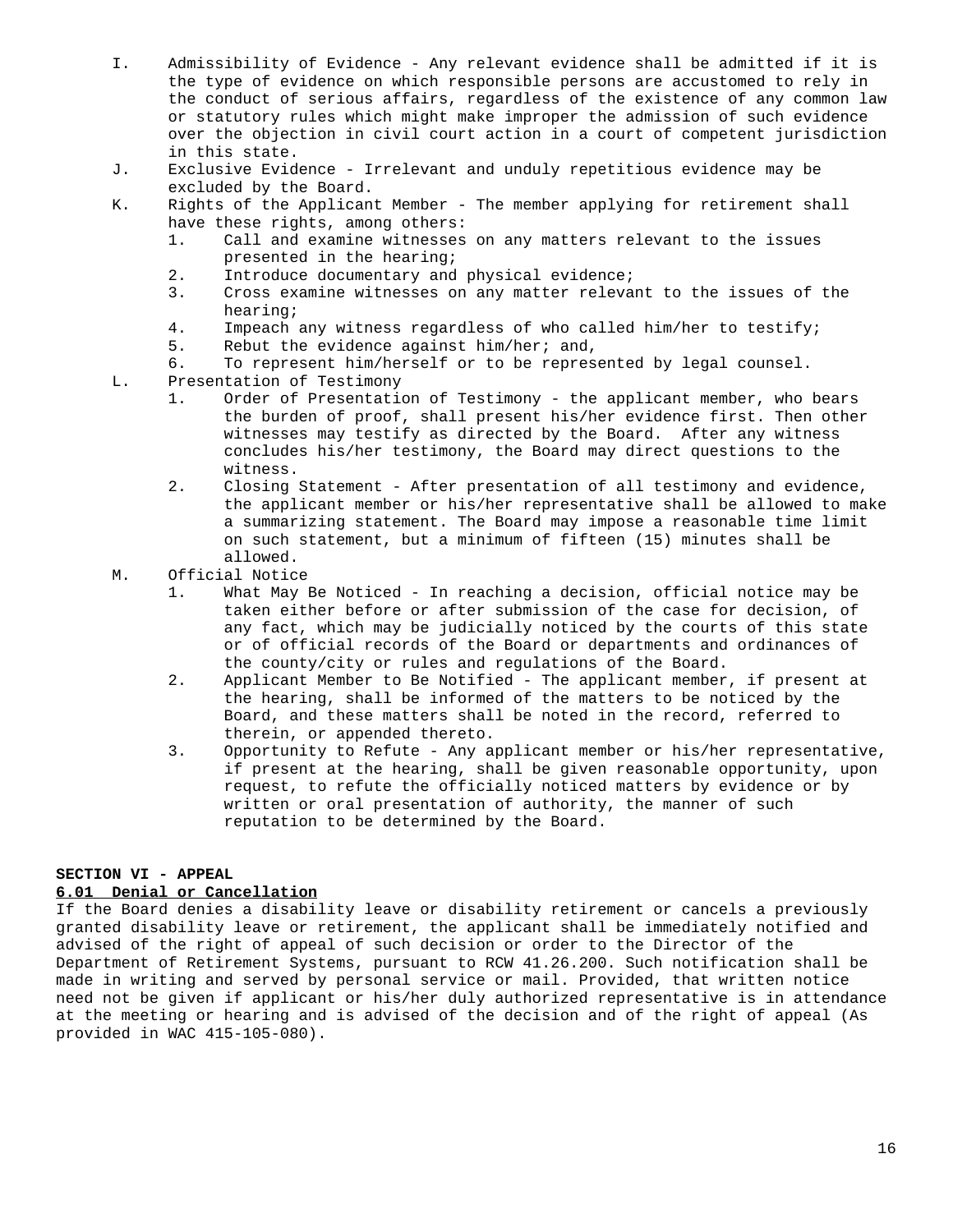## **6.02 Procedure for Reconsideration of Board Decision**

Any party aggrieved by a decision of the Board may request the Board to reconsider its action by filing a written request with the Board's Secretary for **reconsideration within thirty (30) days of the decision of the Board.** The request for reconsideration shall set forth a concise statement of the facts or errors upon which the request for reconsideration is based. The Board may direct that a copy of the request for reconsideration be mailed to other interested parties at least three (3) days prior to any Board meeting to consider the request. The Board may grant or deny such request for reconsideration at its discretion.

## **SECTION VII - FALSIFICATION 7.01 Record or Statement Falsification**

All applications and other documents filed in conjunction with disability leave or disability retirement must be accurate and truthful. RCW 41.26.300 provides as follows: "Any employer, member or beneficiary who shall knowingly make false statements or falsify or permit to be falsified any record or records of the retirement system, shall be guilty of a felony".

#### **SECTION VIII – MEDICAL SERVICES**

All claims for medical expense reimbursement must comply with Sections 8 and 9 of this policy. Members are advised to consult first with their health insurance providers or their employer/personnel officer to learn what is or is not covered in existing health insurance BEFORE incurring treatment services. Elective medical procedures, surgery and/or appliances/supplies may not be covered by the health insurance provided by the employer or authorized by the board.

## **8.01 Medical Services Provided**

Whenever any active member, member on disability leave, member retired for service or disability which requires medical services, such services shall be paid for by the employer, subject to approval by the LEOFF I Board.

- A. Only those medical services, which are deemed necessary, shall be approved unless he Board finds the condition which has caused the need for such medical service was caused or brought on by **dissipation or abuse.**  Determinations of **dissipation or abuse** and the necessity of such medical services shall be determined by the Board after considering the medical evaluation of the Board's medical advisor together with any other relevant evidence.
- B. Applications to the Board for medical services shall be approved by the Board prior to receipt of services except in extraordinary circumstances.
- C. Medical services payable shall be reduced by any amount received or eligible to be received under Workers' Compensation, Medicare, insurance provided by another employer, other pension plan, or other similar sources.
- D. In the event any such alternative source of payment is available, it shall be incumbent upon the requesting member to apprise the Board of such source, if known to the member, and failure to do so may result in the loss of medical benefits.
- E. It shall be the policy of the Board to seek repayment from other sources.
- **NOTE:** Medical services payable by insurance provided by an employer pursuant to RCW 41.26.150 shall not be subject to approval by the Board.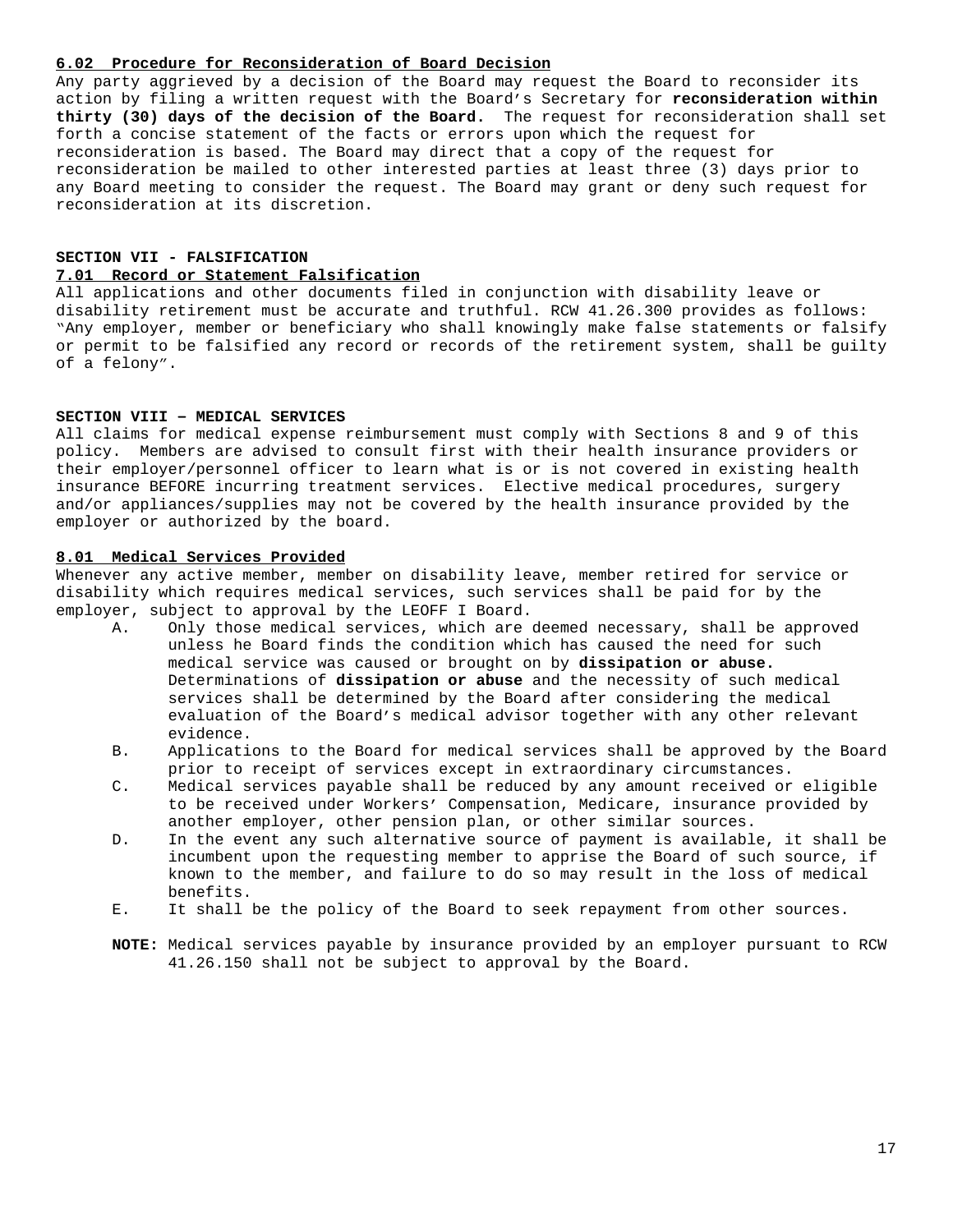## **8.02 Medical Services - General Guidelines**

- A. Where deemed necessary, the LEOFF I Board may approve payment for any medical services, which constitute preventative as opposed to curative services. Preventative services are those meant to prevent future occurrence of an illness, injury or disabling condition, as opposed to curative services meant to restore health, cure or correct an existing condition.
- B. The Board will not consider any service of a cosmetic nature or which is beyond that reasonably necessary to correct the condition complained of to be a necessary medical service.
- C. In the event the member has obtained medical services without obtaining prior approval of the Board, the Board may authorize payment upon filing of such claim by the applicant.
- D. Dental expenses will not be considered necessary medical services except in those circumstances where they are incurred by a member who sustains an accidental injury to his/her teeth and commenced treatment within ninety (90) days after the accident, unless said treatment can be justified by the way of curing or correcting an existing health problem (See Also Section 8.03 B-2 g).
- E. The Board will authorize the payment of the expense of an eye exam by a licensed optometrist or ophthalmologist according to the limits set forth in Sections 8.03 B-2-k and 9.02 of this policy.
- F. The Board may presume that each individual who has attained age sixty-five (65) is eligible for Medicare and will not authorize payment for necessary medical services, where such expenses are met by Medicare pursuant to RCW 41.26.150. Where the expense of necessary medical services exceeds that which is paid by Medicare, the Board may authorize the payment of the excess.
- G. The Board will not pay for non-Medicare provider care if services are available from a Medicare contracted provider.
- H. Members possessing insurance benefits covering the expense of necessary medical services which would otherwise be the obligation of the employer shall first present the claim to the appropriate insurance carrier and only thereafter make claim to the Board for those costs that are not paid by the insurer. The Board will designate those services where this procedure will not be followed.
- I. Upon making payment for authorized medical services, the employer shall be subrogated to all rights of the member against any third party who may be held liable for the member's injuries or for the payment of the costs of medical services in connection with a member's sickness or disability. Such subrogation shall be to the extent necessary to recover payments made by the employer.
- J. Any reimbursement received by a member that was expended by the county/city on behalf of a LEOFF I member will be returned to the county/city.

## **8.03 Medical Services Defined**

Medical services for persons who establish membership in the retirement system on or before September 30, 1977, shall include the following as minimum services to be provided. Reasonable charges for these services shall be paid in accordance with RCW 41.26.150 and (the entire section as provided in RCW 41.26.030(22)).

- A. Hospital expenses are the charges made by a hospital, in its own behalf, for:
	- 1. Board and room not to exceed semi-private room rate unless private room is required by the attending health care provider due to the condition of the patient.
	- 2. Necessary hospital services, other than board and room, furnished by the hospital.
- B. Other medical expenses. The following charges are considered "other medical expenses", provided that they have not been considered as "hospital expenses".
	- 1. The fees of the following:
		- a) a physician or surgeon licensed under the provisions of RCW Chapter 18.71;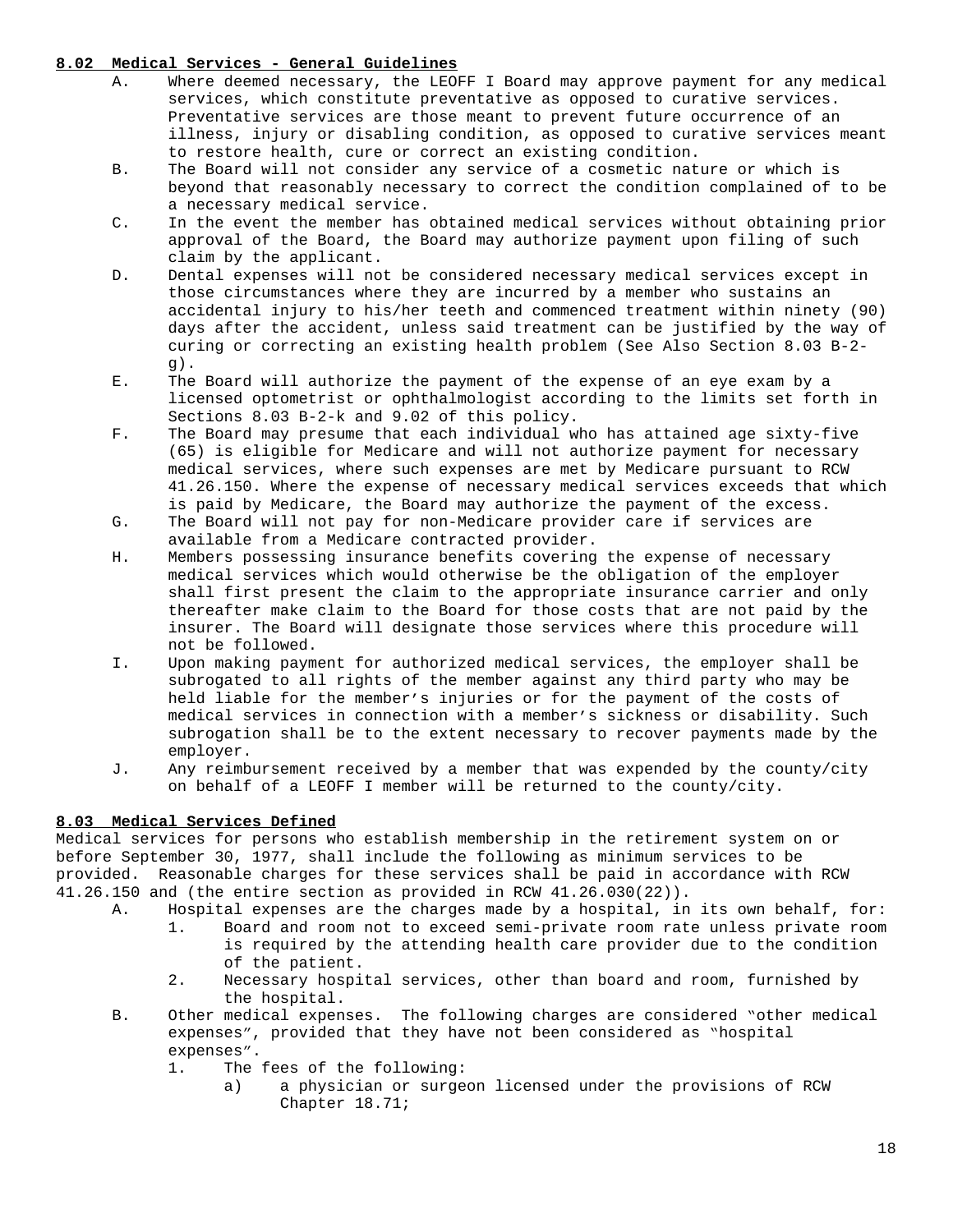- b) an osteopath physician and surgeon licensed under the provisions of RCW Chapter 18.57;
- c) a chiropractor licensed under the provisions of RCW Chapter 18.25; and,
- d) the charges of a registered graduate nurse other than a nurse who ordinarily resides in the member's home, or is a member of the family of either the member or the member's spouse.
- 2. The charges for the following medical services and supplies:
	- a) Drugs and medicines upon a physician's prescription;
		- b) Diagnostic x-ray and laboratory examinations;
		- c) X-ray, radium, and radioactive isotopes therapy;
		- d) Anesthesia and oxygen;
		- e) Rental of iron lung and other durable medical and surgical equipment;
		- e) Artificial limbs and eyes, and casts, splints, and trusses;
		- f) Professional ambulance service when used to transport the member to or from a hospital when injured by an accident or stricken by a disease;
		- g) Dental charges incurred by a member who sustains an accidental injury to his or her teeth and who commences treatment by a legally licensed dentist within ninety (90) days after the accident;
		- h) Nursing home confinement or hospital care extended facility;
		- i) Physical therapy by a registered physical therapist;
		- j) Blood transfusions, including the cost of blood and blood plasma not replaced by voluntary donors; and,
		- k) An optometrist licensed under the provisions of RCW Chapter 18.53 or an ophthalmologist licensed under RCW Chapter 18.71.

## **SECTION IX – MEDICAL CLAIMS**

## **9.01 Medical Claim Procedures**

The Board will approve payment of claims for all medical services and supplies defined in RCW 41.26.030(22) under the conditions set forth in RCW 41.26.150 and this policy. Claim for medical services and supplies will be approved only if they meet the following conditions:

- A. The sickness or disability for which services are rendered was not brought on by dissipation or abuse.
	- 1. Essential to, consistent with, and provided for by the diagnosis or the direct care and treatment of an illness, accidental injury or condition harmful to or threatening the member's life of health;
	- 2. Consistent with standards of good medical practice within the organized medical community;
	- 3. Offered in the most appropriate setting, supply or service which can be safely provided;
	- 4. Not primarily for the convenience of the member, his/her physician, or other provider.
	- 5. The charges are reasonable and considered to be usual and customary unless a provision in this policy provides for reimbursement of a lesser amount.
	- 6. If the member belongs to a pre-paid health plan, he/she could not have obtained reasonably equivalent services at no additional charge through such plan. The Board will decide which services are reasonably equivalent.
	- 7. If the member is being treated by more than one physician or specialist, the member must advise the Board of the primary physician/specialist and such collateral/supplemental treatment must be described in the treatment plan.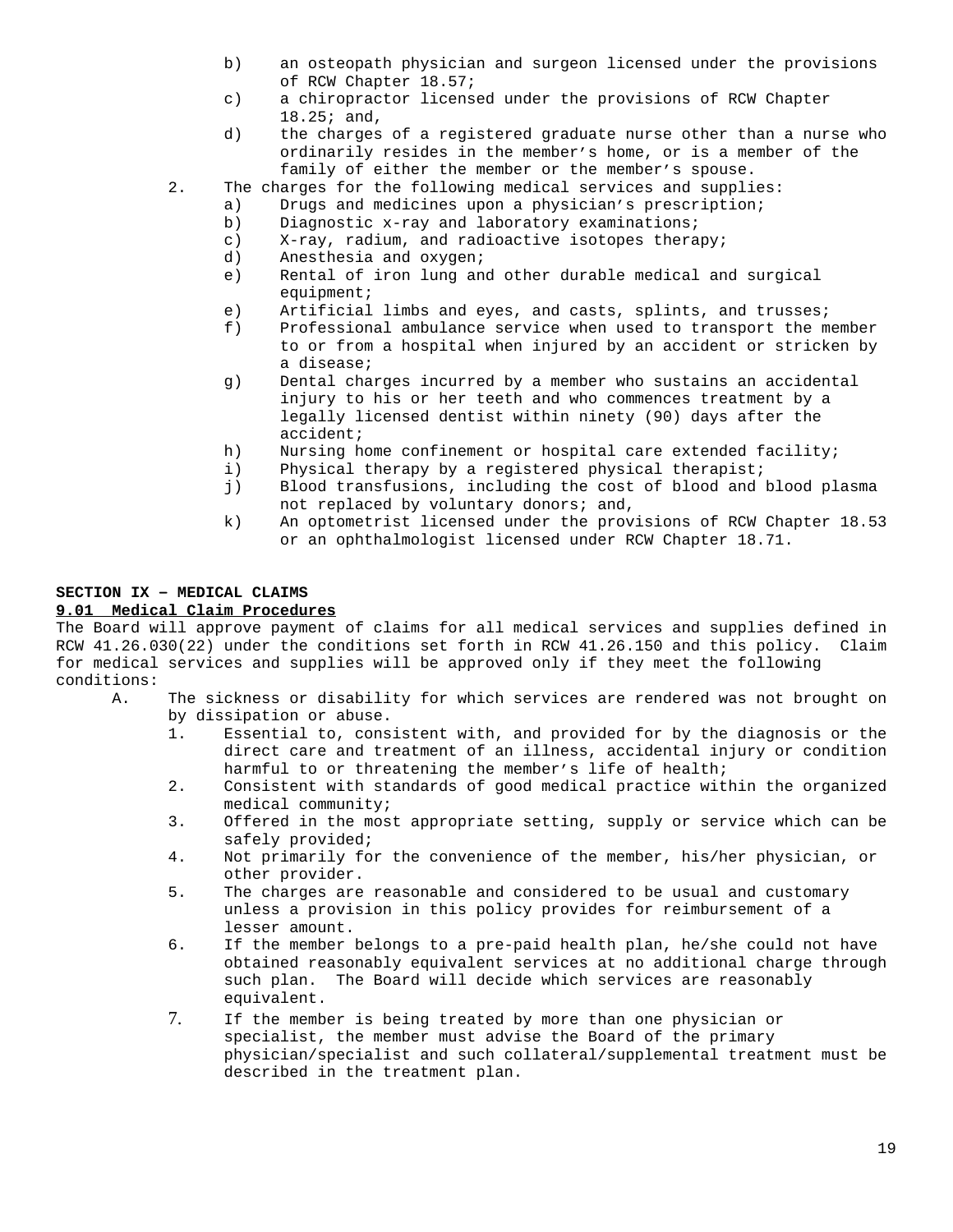- C. Emergency Treatment. Charges for emergency services and treatment not covered by the member's insurance provider will be approved in cases of sudden, acute medical emergencies or accidental injuries, provided claims are processed as required.
- D. Obtain prior LEOFF I Board approval for any necessary medical expense not covered by insurance, Medicare or other similar sources. All medical expenses incurred and claimed for reimbursement by the member will be submitted through Medicare, if eligible and the member's health insurance provider(s) BEFORE the claim is sent to the Board for approval. The medical expense claim submitted for reimbursement is to be that portion NOT covered by Medicare, if eligible, and existing health insurance provider(s).
	- 1. The Board may presume that each individual who has attained the age of sixty-five (65) is eligible for Medicare and will not authorize payment for necessary medical services where such expenses are met by Medicare, pursuant to RCW 41.26.150. It is each member's responsibility to obtain Medicare insurance whether or not the employer pays the premiums. Pursuant to RCW 41.26.150(5) Medicare premiums supplementing other medical insurance coverage are authorized for reimbursement upon receipt of Form SSA-1099, Social Security Benefit Statement, showing annual Medicare premiums paid for individual members.
	- 2. Members are advised to consult their employer or personnel office regarding eligibility for Medicare health insurance coverage, Parts A, B and D. Where the expense of necessary medical services exceeds that which is paid by Medicare, the Board will consider the payment of any remaining balance that may exist after coordination of benefits with health insurance providers.
	- 3. All LEOFF I members eligible for Medicare coverage must enroll immediately upon becoming eligible.
	- 4. Members may apply to their Governing Board (i.e. County Commissioners or City Clerks) for reimbursement of Medicare premium payments by submitting documentation from Medicare listing the member's name and premium amount. After Board review and authorization, such documentation will be forwarded to the paying agent for that entity for payment.
	- 5. Each member shall be responsible for notifying his/her Board of Medicare premium increases to ensure proper reimbursement.
	- 6. Member shall Members will not be reimbursed for any permanent penalties accruing as a result of late enrollment.
	- 7. Claim reimbursement shall be reduced by amounts payable by Medicare if the member declines medical coverage.
- E. Process all medical expenses through the appropriate insurance carriers. Members are advised to consult first with their health insurance providers or their employer/personnel officer to learn what is or is not covered in existing health insurance BEFORE incurring treatment services. Elective medical procedures, surgery and/or appliances/supplies may not be covered by the health insurance provided by the employer or authorized by the LEOFF I Board.
- F. All LEOFF I members must annually submit a Member Insurance Coverage form to the LEOFF I Board Secretary.
- G. If the medical expense is not covered by insurance, a claim can be submitted in advance to the LEOFF I Board for payment consideration. The burden is upon the claimant to establish the necessity of a provided medical service and the reasonableness of the service charge in order for the Board to consider the claim for payment.
- H. Member shall complete a Claim for Payment form and attach all explanation of benefits insurance documentation forms showing the amount paid and/or rejected and any health care provider documentation necessary to support the claim.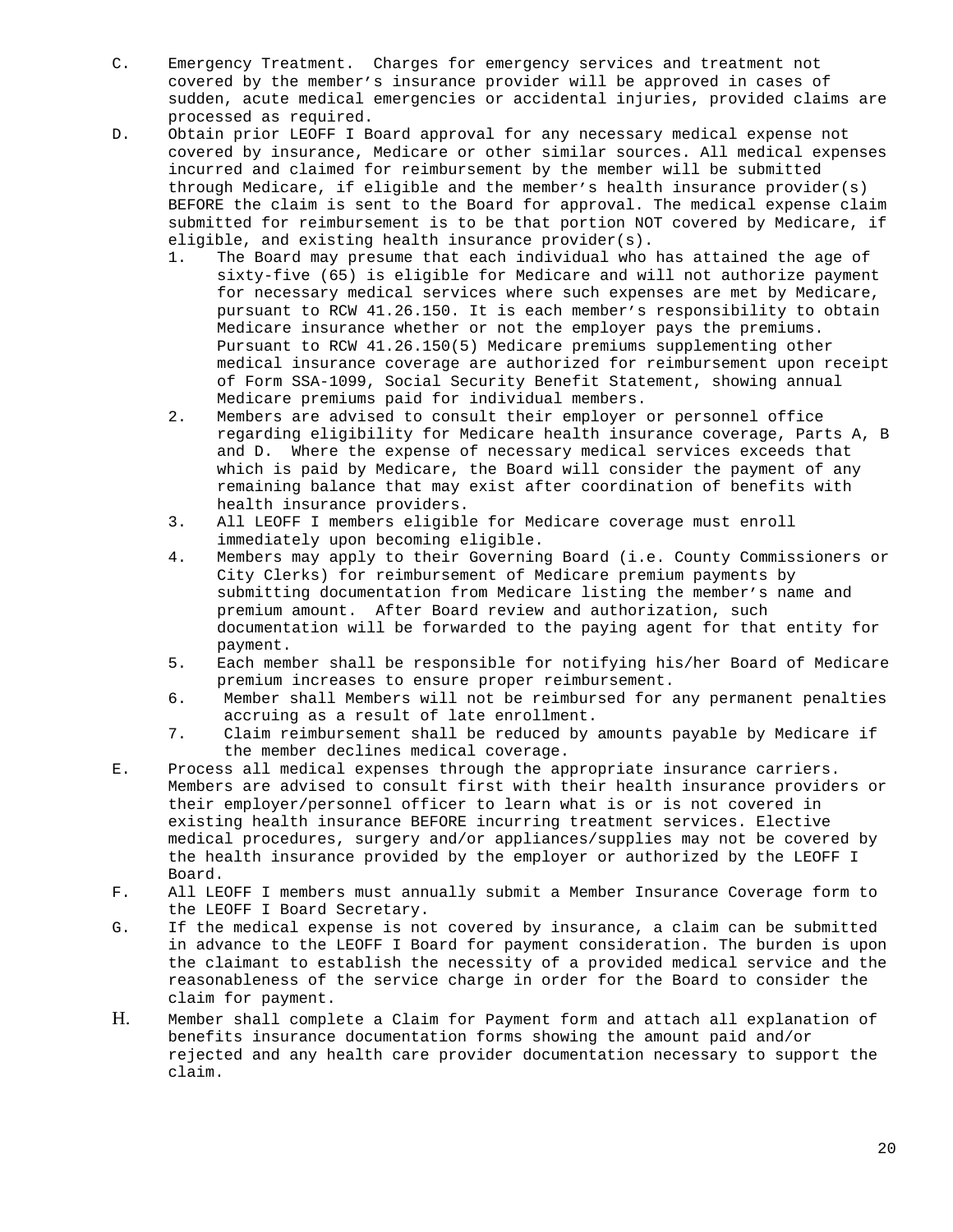- I. Submit the claim with the above information to the members employer/employer retired from by the third Tuesday of the month. Any claims submitted after that date will be held until the next regular or special LEOFF I Board meeting.
- J. If the Board approves the claim for payment, the claim will be processed according to established city/county department policies and procedures.
- K. Claims that do not have complete documentation shall be tabled until the next LEOFF I Board meeting or until the required documentation is provided, therefore it is crucial to submit the required paperwork. Only those services deemed medically necessary shall be approved, unless the Board finds the condition that causes the need for such medical service was caused or brought on by dissipation or abuse. Determinations of **dissipation or abuse** and the necessity of such medical services shall be determined by the Board after considering the medical evaluation of the Board's medical advisor together with any other relevant evidence.
- L. All claims, except prescription claims, shall be submitted to the LEOFF I Board within ninety (90) days of the treatment date. Failure to comply may result in rejection of the claim.
- M. Prescription drug claims shall be submitted to the LEOFF I Board within twelve (12) months from the date of purchase. This policy shall apply to all prescription drug claims purchased on or after January 1, 2004.
- N. All medical expenses/co-pays are the member's initial responsibility to pay. Claims for necessary medical services submitted to the Board shall be reimbursed to the member in the amount approved by the Board.
- O. Upon making payment for authorized medical services, the employer shall be surrogated to all rights of the member against any third party who may be held liable for the member's injuries or for the payment of the costs of medical services in connection with a member's sickness or disability. Such subrogation shall be to the extent necessary to recover payments made by the employer.

## **9.02 Vision**

- A. Vision Examinations
	- 1. Active/Retired LEOFF I Members Eye examinations for active/retired LEOFF I members is to be charged to the county/city's medical insurance provider in effect at that time. Any remaining balance will be paid up to a maximum of \$75.00/per year.
- B. Laser Vision Correction
	- 1. Any non-life threatening medical procedures requires pre-approval by the LEOFF I Board. The member is required to submit a statement to the Board from the retiree's health care provider indicating the procedure/treatment is medically necessary. Laser surgery for cosmetic purposes is not an approved expenditure.
- C. Cataract Surgery
	- 1. Any non-life threatening medical procedures requires pre-approval by the LEOFF I Board. The member is required to submit a statement to the Board from the retiree's health care provider indicating the procedure/treatment is medically necessary.
- D. Frames/Lenses
	- 1. All allowance of \$500 for frames, lenses, contacts, tinting, bifocals, trifocals, etc. per two (2) year period less any amount paid for by insurance coverage of the member.

## **9.03 Hearing Aids**

The LEOFF I Board will consider requests for hearing aid(s) in advance*.* Pre-approval required with 2 bids; a maximum of \$1,600 paid for 1-aid and a maximum of \$3,200 paid for 2-aids during a 5-year period. Hearing aids prescribed due to injury, disease or other unusual circumstances will be considered on a case-by-case basis for exception to this policy. The Board may authorize the cost of necessary repairs, however, routine maintenance and batteries shall be the member's responsibility.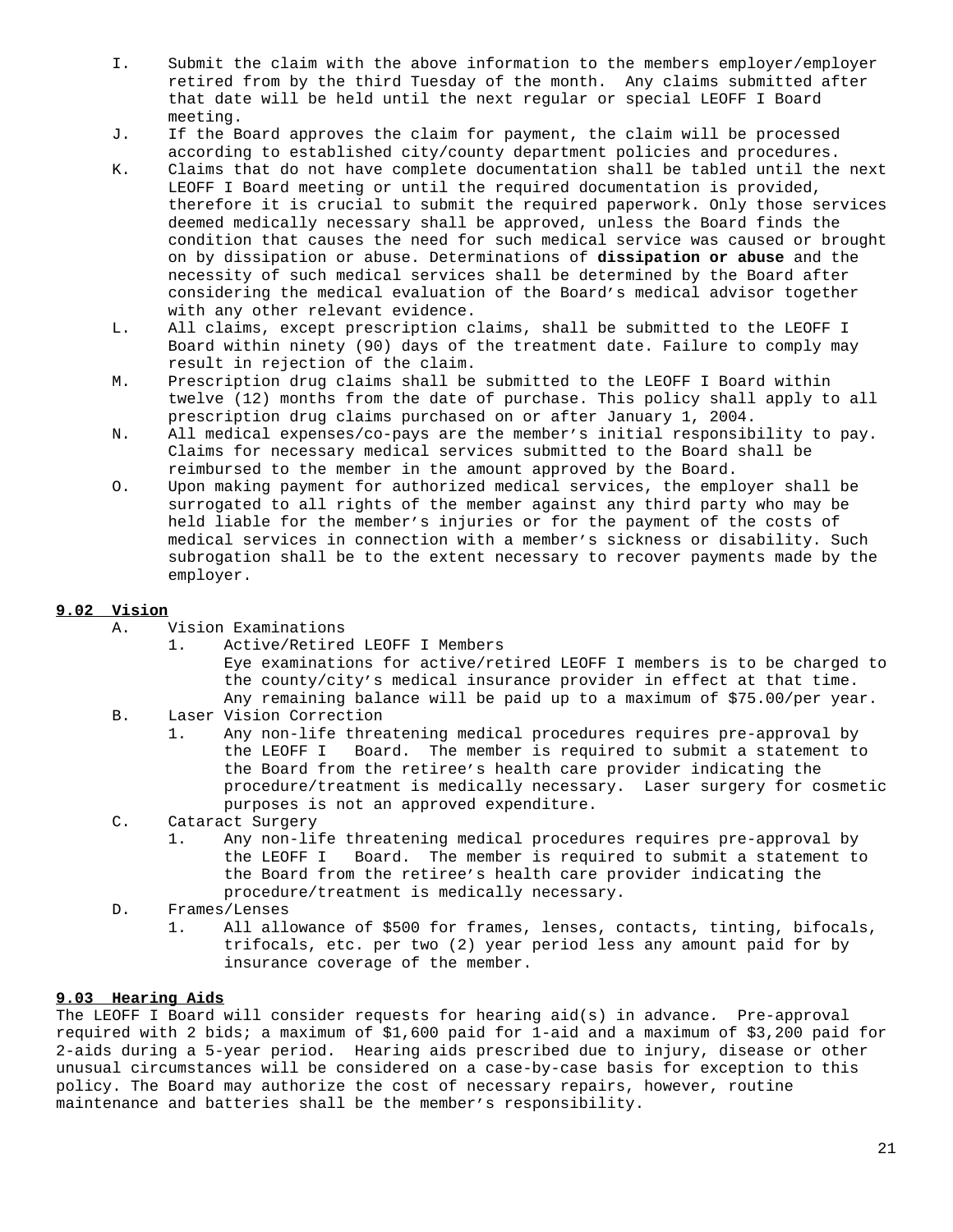## **9.04 Long-term Care/Nursing Home/Hospital/Extended Care Facility**

- A. The Whitman County LEOFF I Board will provide reimbursement for the reasonable expenses incurred by a LEOFF I member needing the services of a skilled nursing facility within 100 miles of member's residence. Expenses that shall be reimbursed may include:
- B. Under RCW 41.26.030(22)(iii)(l), confinement in a nursing home or stay in a hospital/extended care facility is to be provided to members as a minimum required service.
- C. The Board will review and consider for approval of placement and payment of charges for long-term care/nursing home/hospital extended care services which are defined as "extended care" under the following conditions:
	- 1. Placement is prescribed by a physician;
	- 2. If placement exceeds six (6) months, the Board shall require a treatment plan;
	- 3. If eligible for Medicare, member has applied for or is receiving both Part A and Part B of Medicare coverage, whether paid for by the employer or member;
	- 4. The provider's/member's claims for payment will be submitted directly to member's insurance/third party payer or employer.
- D. Non-medical charges, including but not limited to hair care, personal toiletries and sundries, bed holds, and recreational events organized by the skilled nursing facility shall not be reimbursed.
- E. All charges must be submitted to the appropriate insurance carriers, Medicare, Medicaid or other available long-term care insurance before submission to the Board. The Board will reduce the amount of reimbursement for skilled nursing facility care by the amount a LEOFF I member receives from these other sources.

## **9.05 Long-Term Custodial Care**

Long-term custodial care is care given mainly to assist with activities of daily living: walking, bathing, dressing, eating, etc. Most insurance companies and/or HMO's do not pay for them. These "custodial care" services are also excluded from payment under Medicare. Applications for prior approval of long-term custodial care services/placement will be considered on a case-by-case basis.

### **9.06 Day Care/Nursing Home Care**

Adult Day Care Treatment and Nursing Home Care for members must receive prior approval of the Board. The Board will only approve such funds, when combined with insurance or other sources that do not exceed the reasonable expenses of the average cost for such care within a 100-mile radius of the member's residence.

### **9.07 Home Health Care**

- A. The Whitman County LEOFF I Board may provide reimbursement for reasonable expenses incurred by a LEOFF I member needing the services of home health care. It is the intent of this policy to reduce the amount paid for skilled nursing facility care.
	- 1. Before any home health care charges may be reimbursed, the Board must be provided with a "Medical Request for Home Health Care" form completed by the member's attending health care provider. The health care provider shall state the medical necessity and the estimated length of time during which home health care will be required and the type of care required (medical, daily living, and/or other). This form may be obtained from the LEOFF I Board Secretary. The attending health care provider must provide to the Board a description of work to be performed by the home health care provider. This description is to be as detailed as possible. The question of medical necessity for home health care may be subject to annual or more frequent review by the Board, at the Board's discretion.
	- 2. The total amount allowed shall not exceed the current Board allowed rate for home health care or skilled nursing home care as provided for under the existing Long-Term Care insurance policy.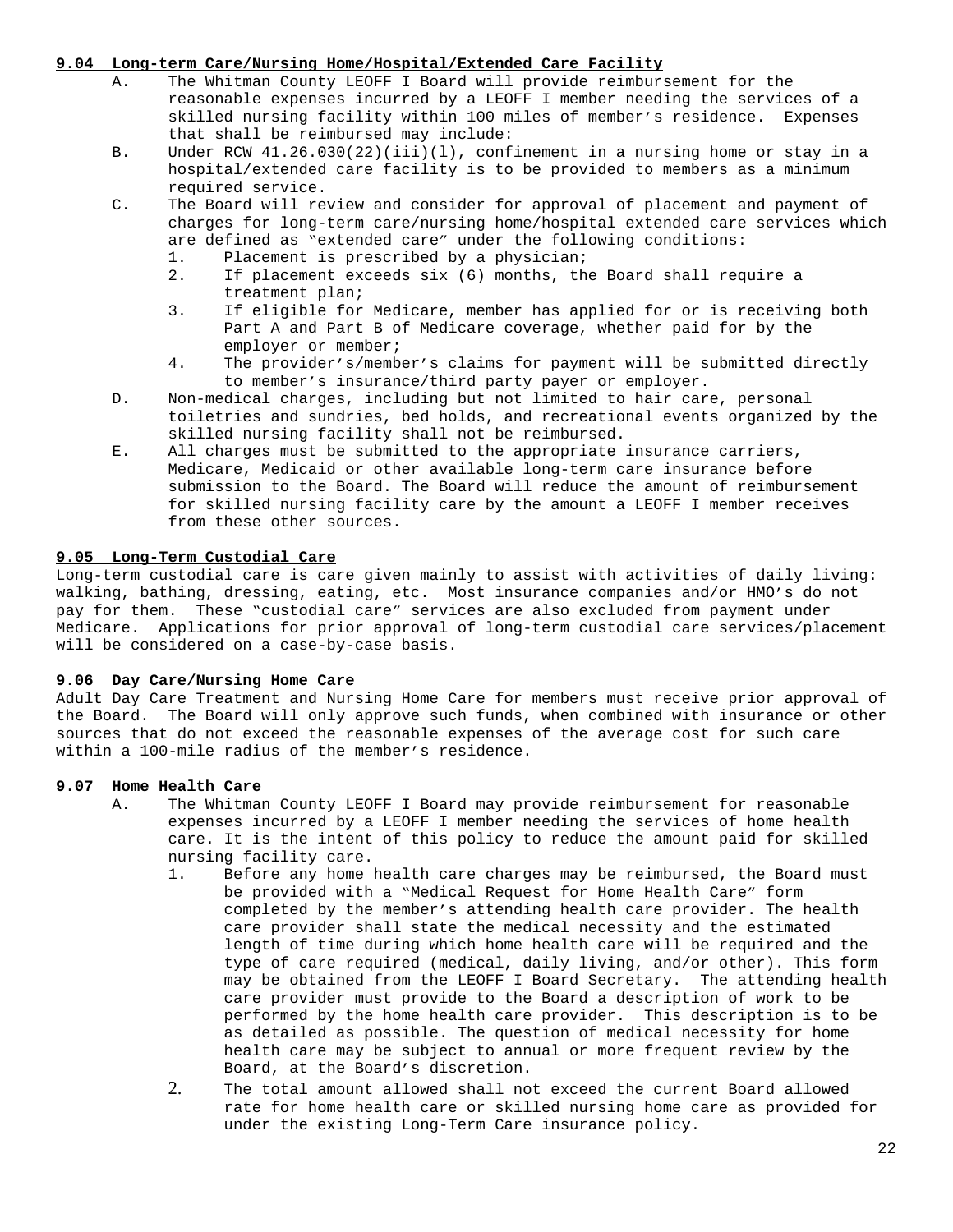- 3. All charges must be submitted to the appropriate insurance carriers, Medicare and other available long-term care insurance before submission to the Board.
- 4. The Board shall only reimburse for services rendered. The Board will not make advance payment of any charges.
- 5. The Board reserves the right to have an independent assessment agency evaluate the member's home health care needs. The Board also reserves the right to approve or deny home health care reimbursement based upon the findings of the independent assessment agency.
- 6. The Board will not reimburse for home health care provided by an individual who ordinarily resides in the member's home or is a member of the family of either the member or the member's spouse, unless the individual is a licensed home health care provider.
- 7. Requests for reimbursement shall be made on a Medical Expense Claim form. All explanations of benefits insurance documentation forms showing the amount paid and/or rejected and any health care provider documentation necessary to support the claim must be attached.
- 8. The Board reserves the right, at its sole discretion based on the record before it, to approve or disapprove reimbursement for home health care expenses incurred by a LEOFF I member.

## **9.08 Hospice Care**

Benefits will be provided for hospice care for a terminally ill member under the following conditions:

- 1. Member is admitted to a DSHS-certified or Medicare-approved program;
- 2. Care provided is part of a written plan of continuous care, prescribed and periodically reviewed by a physician;
- 3. If eligible for Medicare, member has applied for or is receiving both Part A and Part B of Medicare coverage, whether paid for by the employer or the member.

## **9.09 Continuous Treatment/Services**

Treatment or services requiring continuous, consecutive and frequent treatment for mental health/psychological counseling, substance abuse, and chiropractic treatment are subject to provisions set forth herein. Evaluations and treatment plans, including estimate of duration and frequency of treatment, must be submitted for review and prior approval by the Board before the member undertakes treatment. Claims for reimbursement of the cost of continuous treatment undertaken at member's own volition without prior Board approval will be considered at the Board's discretion and may not be approved.

## **9.10 Chiropractic Treatment/Services**

Claims for chiropractic services are subject to the provisions set forth in Section 9.09.

- 1. Treatment Plan Required for Continuous Treatment. The Board requires an evaluation and treatment plan for more than three (3) chiropractic visits for the same injury/illness/condition.
- 2. Submission of Treatment Plan. The service provider is required to submit an initial individualized treatment plan, which was prepared within one (1) month of commencement of treatment or upon request of the Board. Reports of the progress of the member in the treatment program are to be submitted by the therapist at least once every six (6) months if treatment continues for six (6) months or more. If the member will be in treatment for more than six (6) months, a new (second) treatment plan must be submitted within seven (7) months of the initial commencement of treatment. The Board will review the progress reports and treatment plans to determine whether charges for such treatment should continue to be approved for payment.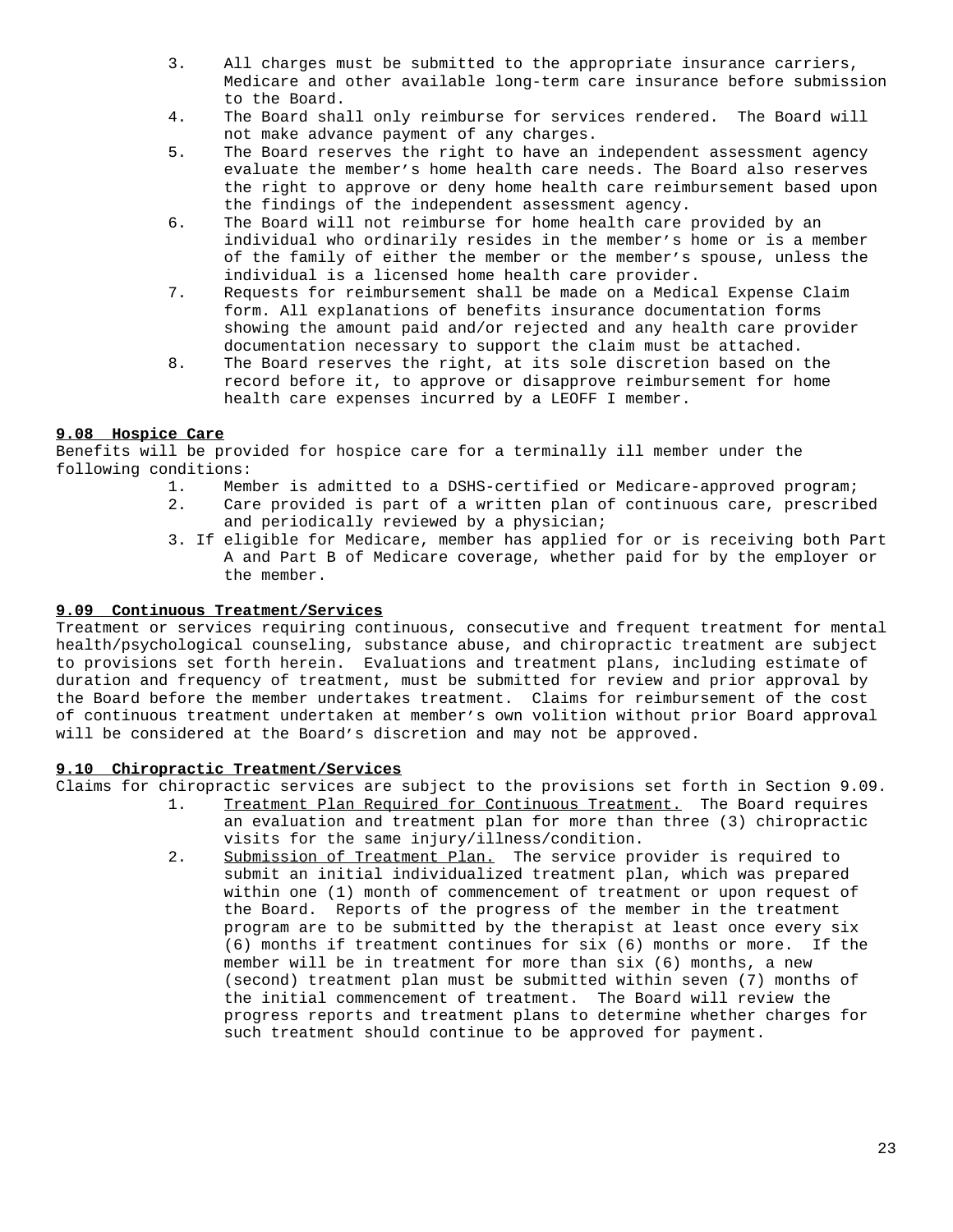- 3. Components of the Treatment Plan. A treatment plan is required as an individualized program to meet the unique treatment requirements of the member. The treatment plan shall include, but not be limited to the following:
	- a. Current medical diagnosis;
	- b. Significant history;
	- c. Description of treatment or therapy (treatment modality, frequency, length of treatment sessions, estimation of duration, approximate recovery time, criteria used to indicate progress, and names and activities of other professionals who participate in the treatment);
	- d. Description how the condition being treated affects the member's ability to perform required regular day-to-day duties of the job and/or tasks of daily living with average or better efficiency.
- **4.** Member Compliance to Submit Claims. Nothing in this section relieves the member from complying with the requirements of Section 9.01 in that claims must be submitted within ninety (90) days of the treatment date.

## **9.11 Mental Health/Psychological Treatment/Services**

Claims for mental health service, including psychological counseling services are subject to provisions set forth in Section 9.09 and the following conditions:

- 1. Treatment Plan Required for Continuous Treatment. The Board requires an evaluation and treatment plan for more than two (2) mental health visits for the same condition/disability.
- 2. Conditions for Approval of Mental Health Service. Payments for mental health services provided to a member during a continuous twelve (12) month period will be approved only under the following conditions.
	- a. The mental health services are provided by a psychiatrist, a licensed psychologist, or a Master's level clinical social worker who is certified by the National Registry of Health Care Providers in Clinical Social Work or the N.A.S.W. (National Association of Social Workers), or a licensed mental health counselor who is licensed by the Department of Health in the State of Washington, or by any other state whose certification requirements are, at a minimum, equivalent to the certification requirements set forth by Washington State. It shall be the sole responsibility of the member seeking treatment to provide the necessary documentation to the Board establishing the treating provider's licensing and/or certification credentials.
	- b. The member's physician or department administrative officer has recommended such services. (Exception: The member may seek consultation with a mental health specialist, as defined in item "#a" above, without administrative recommendation or a physician's referral for two (2) sessions. If treatment is to be continuous, submission of a treatment plan, prepared by the service provider, is required within the first month of treatment. Refer to Section 9.06.)
	- c. The service provider submits an initial individualized treatment plan, which was prepared within one (1) month of commencement of treatment or upon request of the Board. Updated treatment plans are to be submitted by the person providing treatment once every six (6) to ten (10) sessions in order for the Board to determine whether charges for such treatment should continue to be approved for payment.
	- d. One fifty (50) minute unit of psychotherapy is payable at the following maximum rate:
		- (1) Psychiatrist-----------------------------\$135.00 (2) Psychologist-----------------------------\$110.00
		- (3) Clinical Social Worker-------------------\$ 90.00
		- (4) Certified Mental Health Counselor--------\$ 90.00
		- (5) Advanced Registered Nurse Practitioner---\$110.00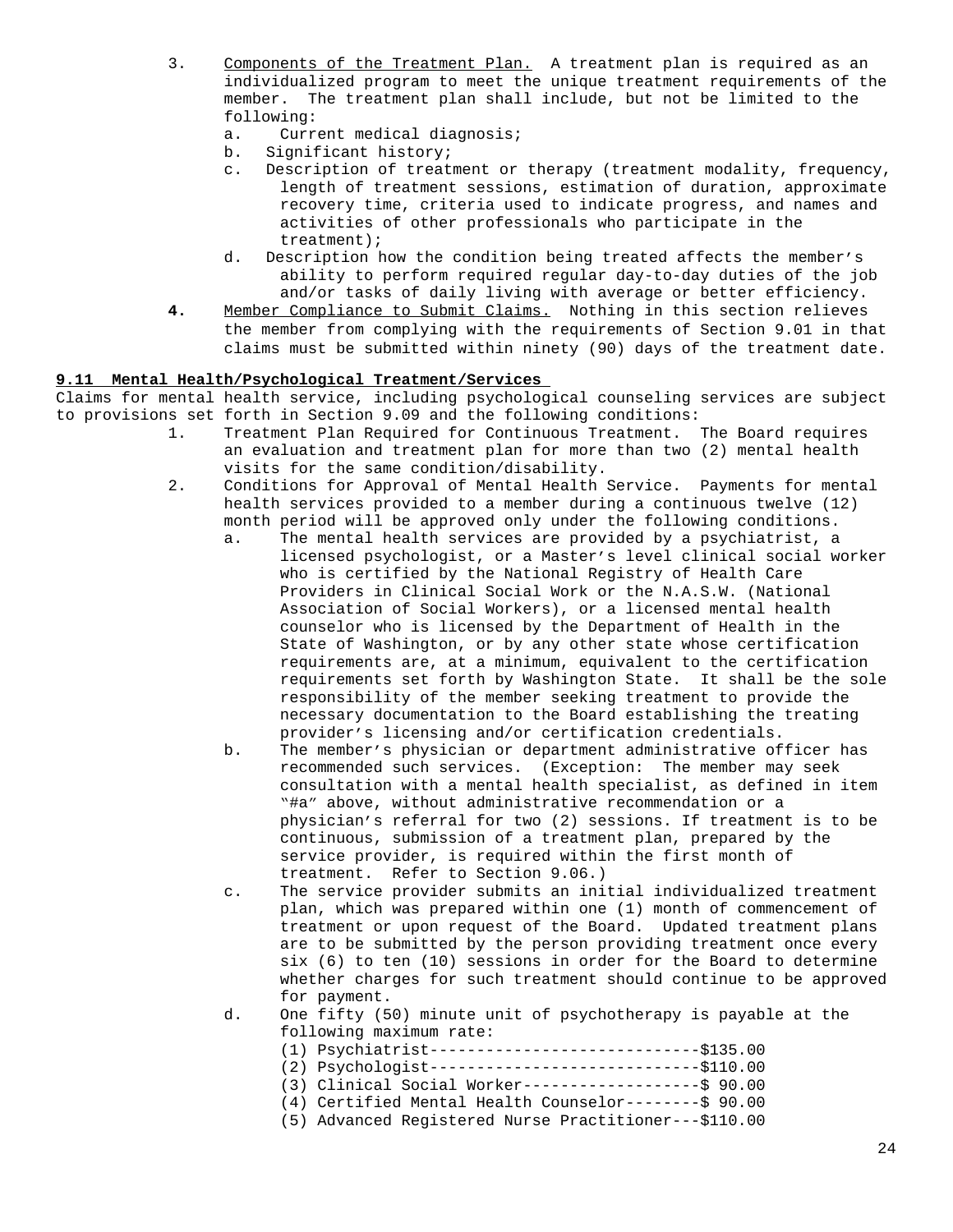- 3. Components of the Treatment Plan. A treatment plan is required as an individualized program to meet the unique treatment requirements of the member. The treatment plan shall include, but not be limited to the following:
	- a. Current medical diagnosis (DSM III-R 5-digit diagnostic code plus other axes involved and any relationship to the condition);
	- b. Significant history;
	- c. Prescribed medication (dosage, frequency, side effects, estimated length of treatment);
	- d. Description of treatment or therapy (treatment modality, frequency, length of treatment sessions, estimation of duration, approximate recovery time, criteria used to indicate progress, and names and activities of other professionals who participate in the treatment);
	- e. Description how the condition being treated affects the member's ability to perform required regular day-to-day duties of the job or tasks of daily living with average or better efficiency.
- 4. Member Compliance to Submit Claims. Nothing in this section relieves the member from complying with the requirements of Section 9.01 in that claims must be submitted within ninety (90) days of the treatment date.

## **9.12 Substance Abuse Treatment/Services**

Claims for outpatient or inpatient treatment for substance abuse are subject to the provisions set forth in Section 9.09. The Board will approve member's cost of treatment for substance abuse (alcohol or drug abuse) provided the following conditions are met:

- 1. The service provider is state-approved per Chapter 248-26 W.A.C.
- 2. Total charges do not exceed a maximum cost of \$6,000;
- 3. The member's physician, personnel officer or commanding officer:
	- a. Recommends such treatment; and,
		- b. Provides a written state.
- 4. The recommended treatment is prescribed by the member's physician and reviewed by the Board physician prior to approval of reimbursement by the Board;
- 5. The service provider submits to the Board a written treatment plan, prepared within five (5) business days of the member's admission to such program. The plan shall include a recommendation of the required length of time the member remains in the program/facility. The plan must be submitted with the member's claim for payment of such medical services. The plan will be used by the Board in determining whether the conditions set forth in Section 9.09 are met for these services.
- 6. Nothing in this Section relieves a member from complying with the requirement in Section 9.01 that all claims for reimbursement shall be submitted within ninety (90) days of the treatment date.
- 7. Subject to the dollar limitation set forth above, the member remains in the program for the recommended length of time and the service provider submits written confirmation to the Board. If the member leaves the program against medical advice, or before the recommended length of treatment, the Board may approve payment of only a pro-rata portion of the reasonable costs of such program based on the time the member spent in the program.
- 8. The limitation on allowable costs shall apply to all costs of treatment of substance abuse, including those for hospital, physician and nurse services, medication and supplies allowable under RCW 41.26.030(22)(a), (b) and this policy.
- 9. For members applying for payment for repeated treatment, a full written case review by a Board-selected specialist or a certified alcohol/substance abuse evaluation service will be obtained and reviewed by the Board before approving additional treatment or payment of member's claim.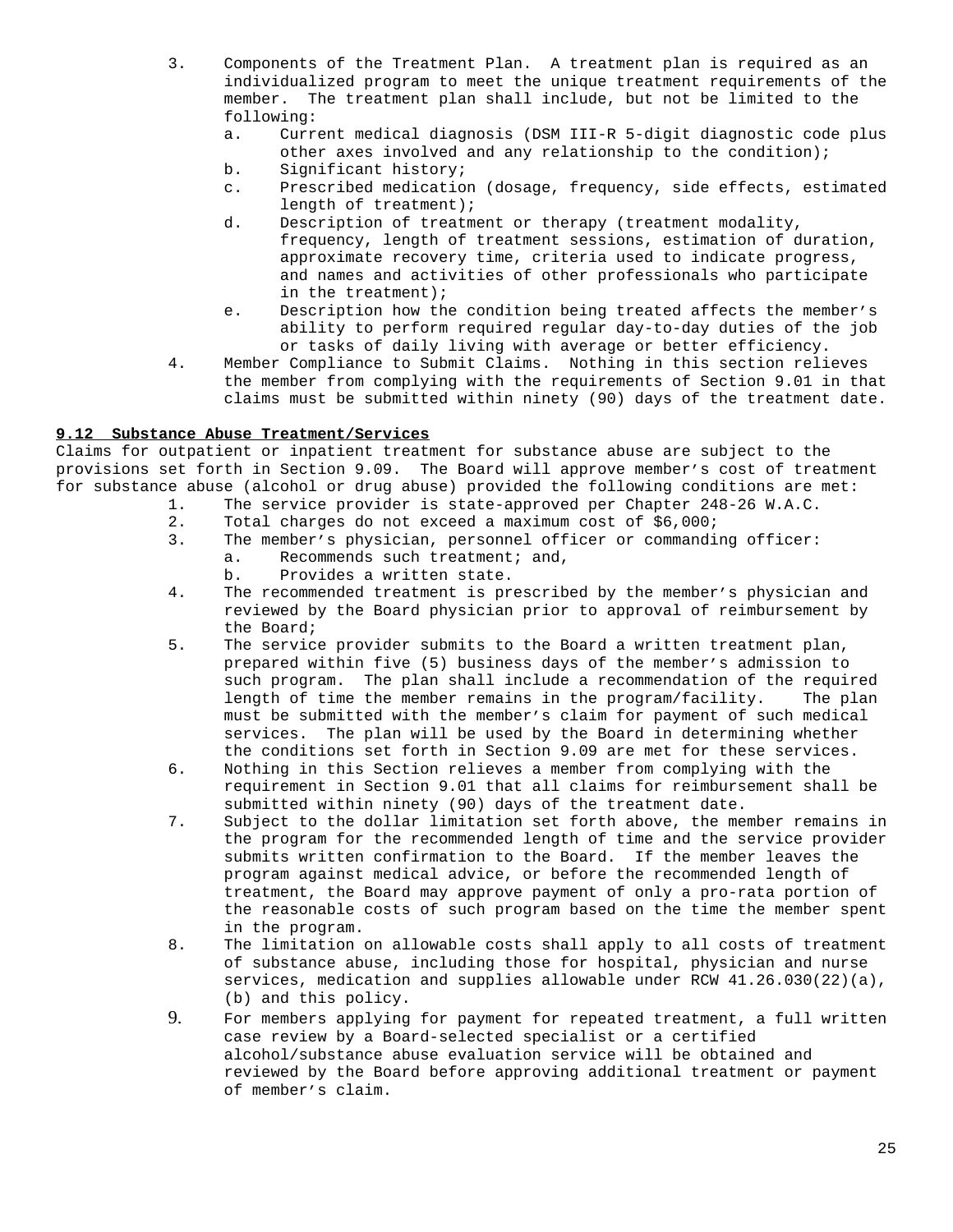- 10. Repeat patients are expected to pay for the new treatment and evaluation themselves unless the employer or insurance provides payment for additional substance abuse treatment programs;
- 11. After a period of one (1) year following completion of repeated treatment, the Board may approve reimbursement if;
	- a. The member provides the Board with satisfactory evidence that he/she has continued his/her recovery process; and,
	- b. The employer approves payment for repeated treatment.

## **9.13 Acupuncture/Acupressure Treatment/Services and Massage Therapy**

Claims for acupuncture/acupressure services are subject to the provisions of Section 9.01. Payments for acupuncture/acupressure provided to a member by an acupuncturist/massage therapist during a continuous six (6) month period will be approved under the following conditions:

- 1. Services are provided by a certified state licensed acupuncturist (C.A.), including a M.D. or a D.O., as well as other providers awarded a diploma of acupuncture by the National Commission for the Certification of Acupuncturists (NCCA), or a licensed massage therapist.
- 2. Member/provider first submits a claim for payment to the member' insurer or third party payer, as directed in member's health insurance contract;
- 3. If treatment is to be continuous, submission of a treatment plan, prepared by the health care provider, is required within the first month of treatment. The health care provider submits an initial individualized treatment plan, which was prepared within one (1) month of commencement of treatment or upon request of the Board. Updated treatment plans are to be submitted by the person providing treatment once every six (6) to ten (10) sessions in order for the Board to determine whether charges for such treatment should continue to be approved for payment.
- 4. Claims for acupuncture/acupressure expenses must be filed with the member's employer within ninety (90) days of the treatment date.

### **9.14 Physical Therapy**

Medical services are allowed whenever performed by a registered physical therapist when prescribed by a physician, provided, that any continuous care in excess of 45-days must be pre-approved by the Board.

### **9.15 Prosthesis**

Claims paid if medically necessary. All requests considered on a case-by-case basis.

### **9.16 Elective and Non—Emergency Surgery and Procedures**

Elective and non-emergent surgical procedures must have pre–approval. For any surgical procedure which is not performed in an emergency basis the members shall:

- 1. Advise the Board whenever possible, one (1) month in advance, or as circumstances dictates.
- 2. The Board may elect to require the member to see a Board appointed physician for a second opinion as to the necessity for such surgical procedure.

### **9.17 Pain Therapy**

Pain therapy must be prescribed and pre-approved. Limited pain therapy treatment may be approved for payment as a medical expense when given by a licensed practitioner at a licensed facility. The written order shall state the diagnosed condition for which the treatment is ordered and number of sessions prescribed. Authorization for additional sessions requires substantiation of improvement in applicant's condition. A request for such additional sessions must be accompanied by a written progress report submitted to the Board. This written progress report should include an outline of the nature of the past and proposed treatment program including its length, components, expected prognosis, and estimate of when treatment should be concluded and the condition stabilized.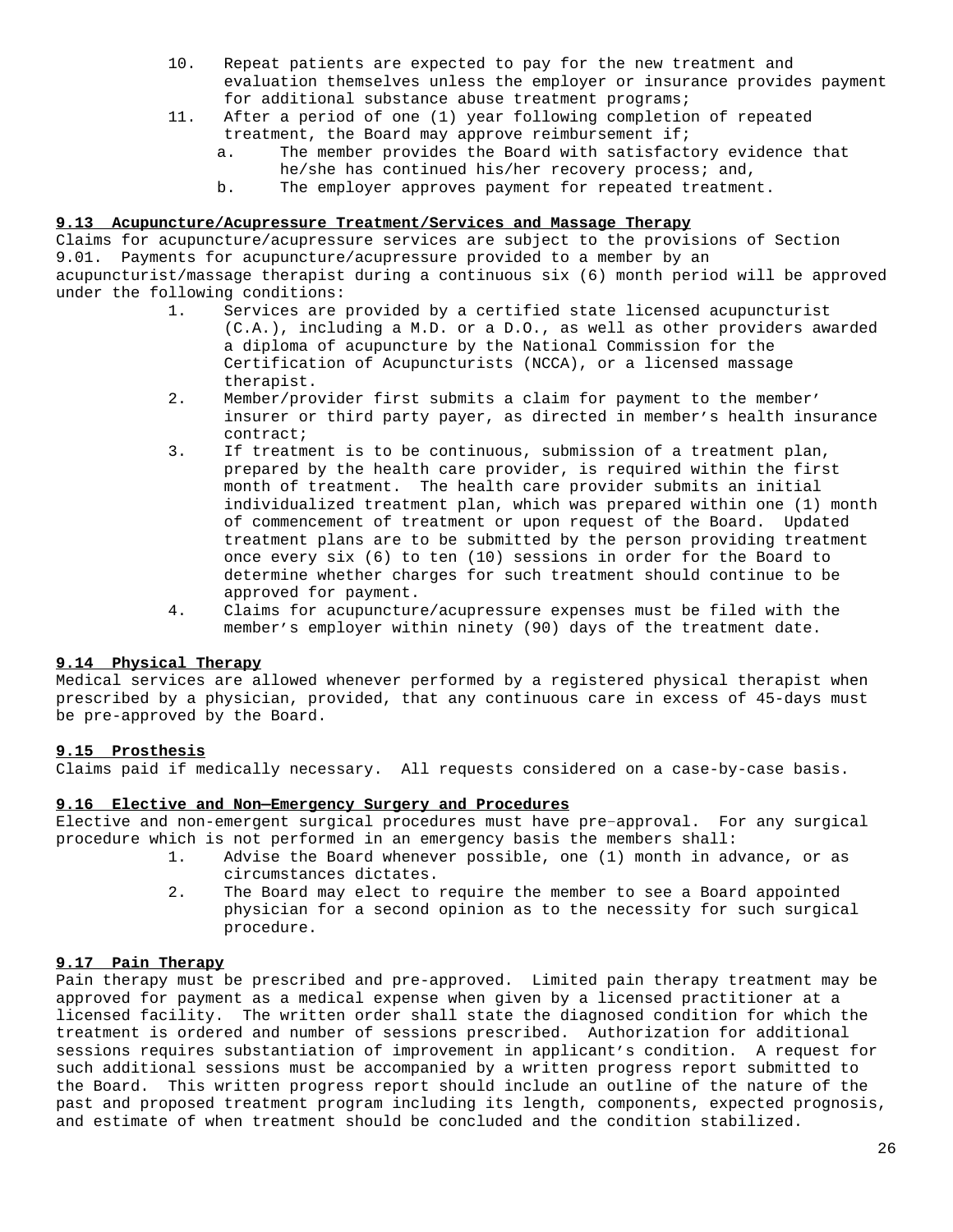Specific information should be given regarding the degree of improvement and anticipated improvement. Improvement should be reflected in the patient's condition in terms of functional modalities such as range of motion, sitting and standing to tolerance, reduction in medication, etc. The report should address the issue of the justification for continued licensed pain therapy in lieu of more intensive physical therapy or other treatments. If the attending licensed physician or chiropractor issues written orders authorizing additional licensed pain therapy treatments the Board may approve the payment after consideration of the physician's or chiropractor's progress report and written orders.

Pain therapy in places other than the usual and customary business facility will be allowed only upon justification and authorization by the Board.

The Board retains its authority to use its discretion in determining whether recommenced licensed pain therapy should be approved for payment as medical expense under all the facts and circumstances of a given case.

## **9.18 Podiatry**

- A. Reasonable expenses not covered by the member's insurance policy for Podiatric care provided by a licensed Podiatrist, or medical doctor may be presented to the employer for approval of payment.
- A. Reasonable expenses not covered by the member's insurance policy for orthotic devices and specialized shoes prescribed by a licensed Podiatrist or medical doctor may be presented to the employer for approval of payment.
- B. Each case will be considered on an individual basis by the Board. Determinations will be made taking into consideration the severity of the foot problem, the nature of the work performed by the member, and the medical necessity of prescribed devices to aid and/or correct the problem while the member is on the job. The Board may determine to send the member to the Board's Physician, Objective Medical Assessment Center for diagnosis.
- C. Approval of payment for specialized shoes to accommodate orthotic devices shall not exceed two pair in a one (1) year period beginning with the claim for the first pair.
- D. Invoices must first be submitted to Medicare, other insurances the member is enrolled, then, the member's LEOFF I insurance for payment.

## **9.19 Weight Loss Program**

The Board may consider and/or approve payment for a prescribed weight loss program or surgery monitored by a physician on a one-time-only, case-by-case basis. The Board will consider payment of a claim for the member's pre-approved weight loss program or surgery exclusive of the costs for food supplements/replacements. Claims for reimbursement must be filed with the member's employer/former employer within ninety (90) days of the treatment date as required by Section 9.01.

## **9.20 Smoking Cessation**

The Board will approve reimbursement to members up to a maximum of \$250.00, one-time only payment, following successful completion of a smoking cessation program and upon maintenance of program goals for one (1) year. Members are required to submit a description of the smoking cessation program selected and a treatment plan to the Board for prior approval. Claims for reimbursement will be submitted as required in Section 9.01 of this policy.

#### **9.21 Preventative Medical Care**

Benefits are provided for the following routine and preventive services performed on an outpatient basis up to a maximum of \$350.00 per calendar year:

- A. Routine physical exams.
- B. Vaccinations/immunizations.

## **9.22 Medical Claims for Viagra**

Approved if prescribed and medically necessary for a condition other than erectile dysfunction (ED).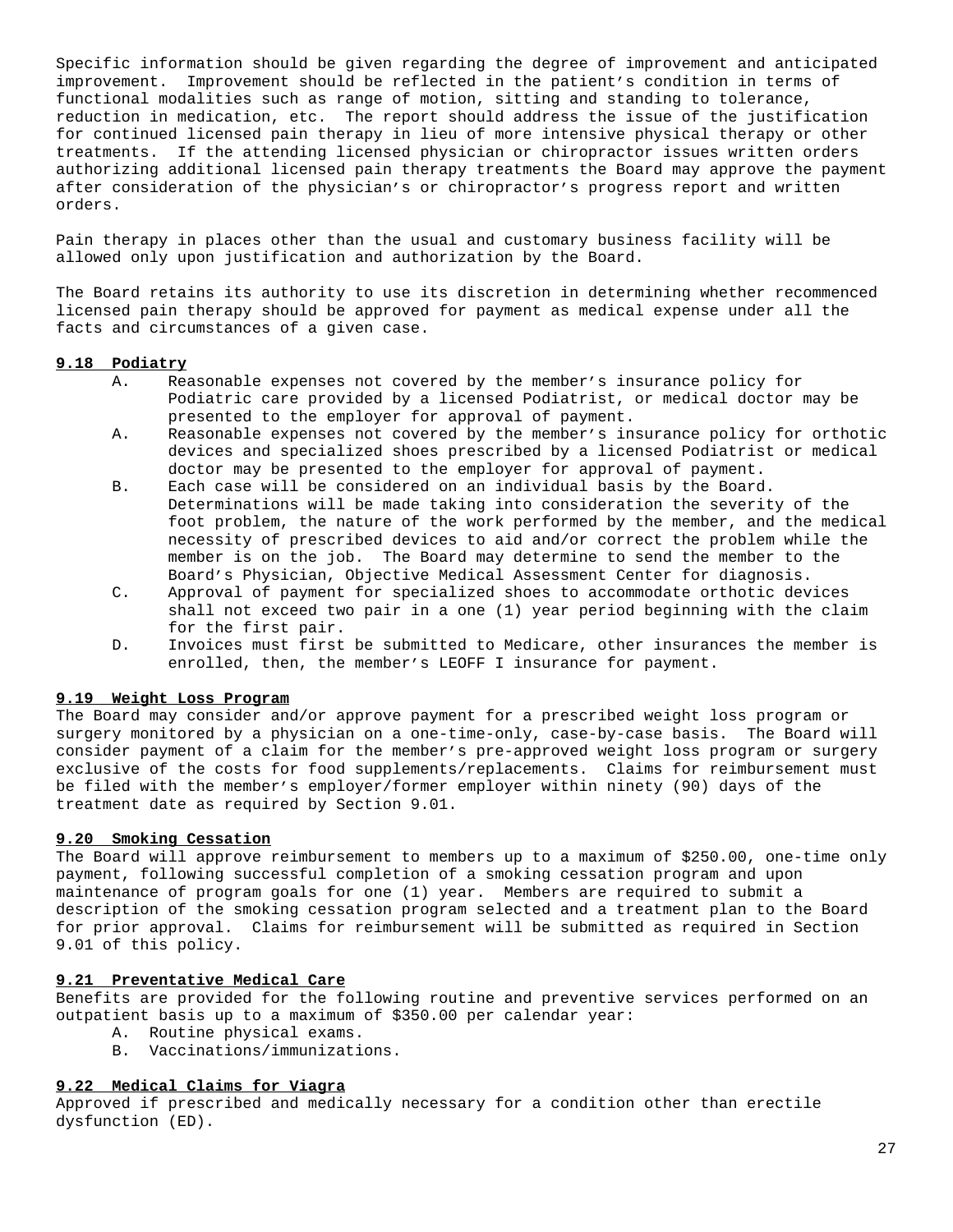## **9.23 Medical Claims for Incontinent Supplies**

Approved with physician's letter.

## **9.24 Rescue Alert Medical Monitor**

The Board will review requests for medical necessity and cost savings versus other alternatives.

## **9.25 Seasonal Affected Disorder Natural Spectrum Light Lamp**

The Board will consider the request with documentation from a physician providing proof of the medical necessity and physician's prescription.

## **9.26 Provider Fees**

Policy, administrative, uninsured monthly medical, facility or account fees will be honored by the Board unless an alternate Medicare Provider is available.

## **9.27 Membership Fees**

A one-time group membership fee for discount stores i.e. Costco, Sam's Club is an authorized reimbursement limited up to \$60 related to medical care.

## **9.28 Additional Medical Services**

Pursuant to the authority granted to the Board under RCW 41.26.150(1) to designate medical services payable by the employer in addition to those listed in RCW 41.26.030(22), members may submit claims for additional medical services subject to the conditions and limitations set forth in this policy and given statutes.

## **9.29 Medical Claims for Out of Country Services**

Out of country claims for prescriptions or dental work if the member received treatment from a physician licensed in another county. Approved for prescriptions, treatment and medically necessary dental work.

## **9.30 Member Treated Simultaneously For Same Injury/Illness/Condition**

If a member is being treated simultaneously for the same injury/illness/condition by a physician or specialist in addition to his primary care physician, the member must advise the Board of his/her primary physician/specialist and provide the Board with the treatment plan which describes the supplemental and/or additional medical service. In addition, the Board may require a statement from the primary physician describing reasons for referral to other physicians/specialists.

# **9.31 Non-Approved Medical Services**

- A. Sexual dysfunction and infertility;
- B. Sterilization;<br>C. Reverse steril
- Reverse sterilization;
- D. Fitness clubs;
- E. Health spas;
- F. Exercise and fitness equipment;
- G. Food supplements/replacements;
- H. Organ transplant surgery The Board will not accept requests for preapproval of organ transplantation surgery. Members are advised to process all such applications through their physicians to their health insurance providers and Medicare-certified transplant center. If organ transplantation surgery is performed on patient demand, and/or outside the member's medical/hospital coverage or Medicare-certified transplantation center, the Board will not accept or consider for approval any claim for reimbursement or payment;
- I. Therapeutic hot tub;
- J. Spinal depression therapy;
- K. Erection Pumps/Implants;
- L. Herbs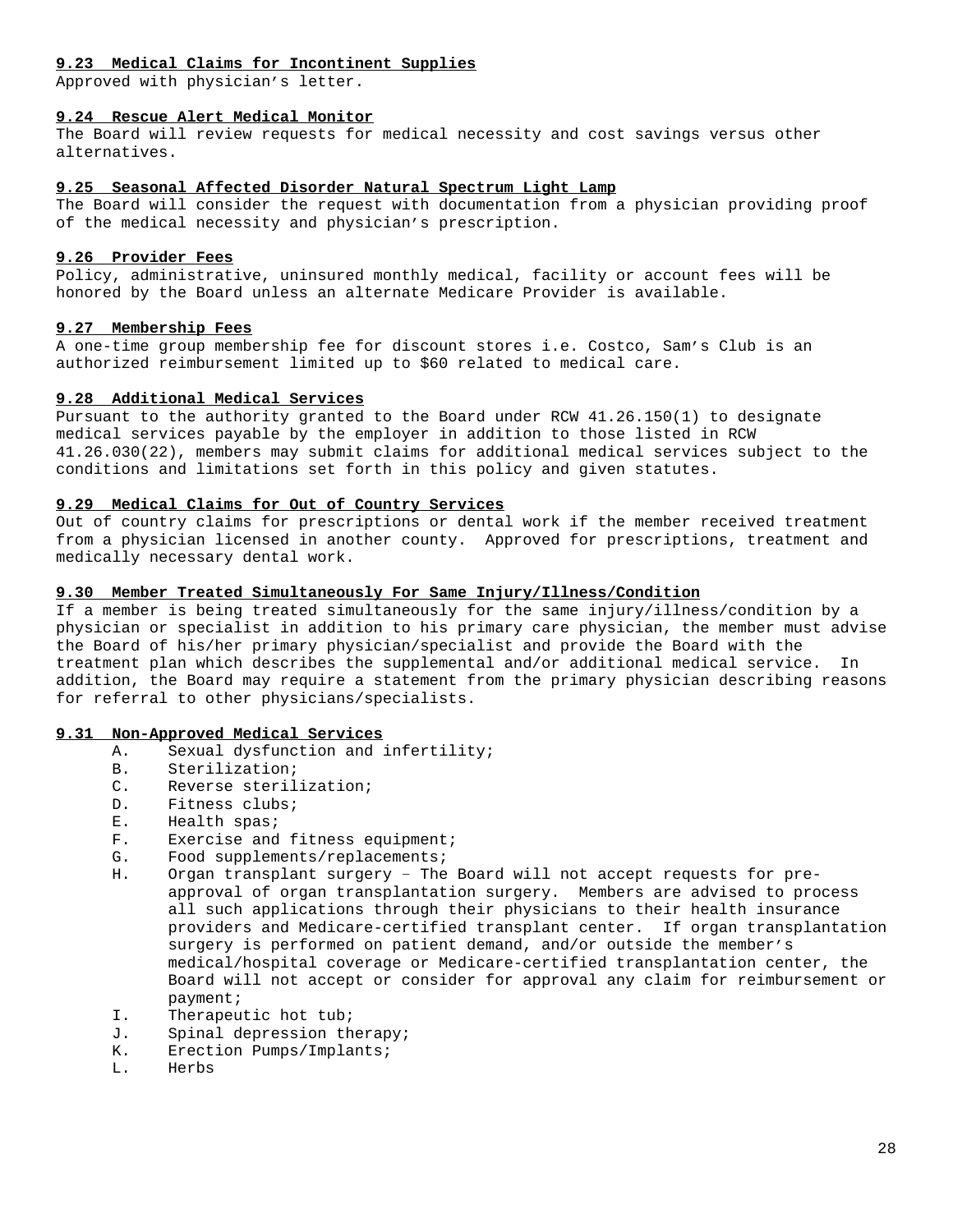### **9.32 Rejected Claims**

The Board shall act upon all claims promptly, **advising the claimant in writing** of any claim that is rejected, together with the reason for rejection.

## **9.33 Filing Appeal in Cases Involving Claims for Medical Services**

Any person feeling aggrieved by any denial of payment of a claim for medical services by the Board shall have the right to request the Board to reconsider its decision and the Board may grant or deny such request at its discretion. A request for reconsideration must be filed with the Board Secretary within thirty (30) days following the denial of the claim by the Board. The Board will set a date and time for reconsideration at which time the member may present such evidence deemed relevant. If the Board sustains the denial of the claim, the member has the right of judicial review.

## **9.34 Medical Claims for Services Where Insurance Benefits Have Been Expended**

In instances where insurance benefits have been exhausted or where treatment is not covered by insurance, the Board may require a written report from the member's health care provider or, at the Board's discretion, be referred to the Board physician requesting information on the diagnosis, prognosis and recommended treatment for the medical problem.

#### **9.35 Medical Claims for Services Where Treatment is Not Covered by Insurance**

In instances where insurance does not cover treatment, the member must seek prior authorization by the Board prior to commencing treatment. Failure to do so may cause denial or only partial approval of the medical claim.

## **9.36 Medical Claims for Board Required Re-examinations (WAC 415-105-090)**

Upon receipt of proper documentation for medical claims for Board required reexaminations, the Board shall authorize the Secretary to institute the process to pay the bill to the provider according to established Whitman County Auditor or City policies and procedures.

### **9.37 Health Care Provider Reports**

The costs of reports furnished to the Board will be considered for payment.

### **SECTION X – CONFIDENTIALITY**

### **10.01 Health Insurance Portability & Accountability Act (HIPAA)**

The LEOFF I Board complies with all HIPAA related rules and regulations pertaining to confidential medical information associated with LEOFF I members.

## **10.02 Death Certificate**

The Board must be notified within ten (10) days of the death of a LEOFF I member. A certified copy of the death certificate must be filed with the LEOFF I Board within sixty (60) days.

## **SECTION XI – POLICY REVIEW**

## **11.01 Biennial Review**

- These policies and procedures shall be reviewed in even years in January to assure that: A. Provisions herein remain in conformance with Washington Statutory and
	- Administrative Codes.
	- B. Dollar amounts specified in schedules of benefits reflect current average charges in the local area.
	- C. Provisions herein reflect current philosophy and intent of the Board.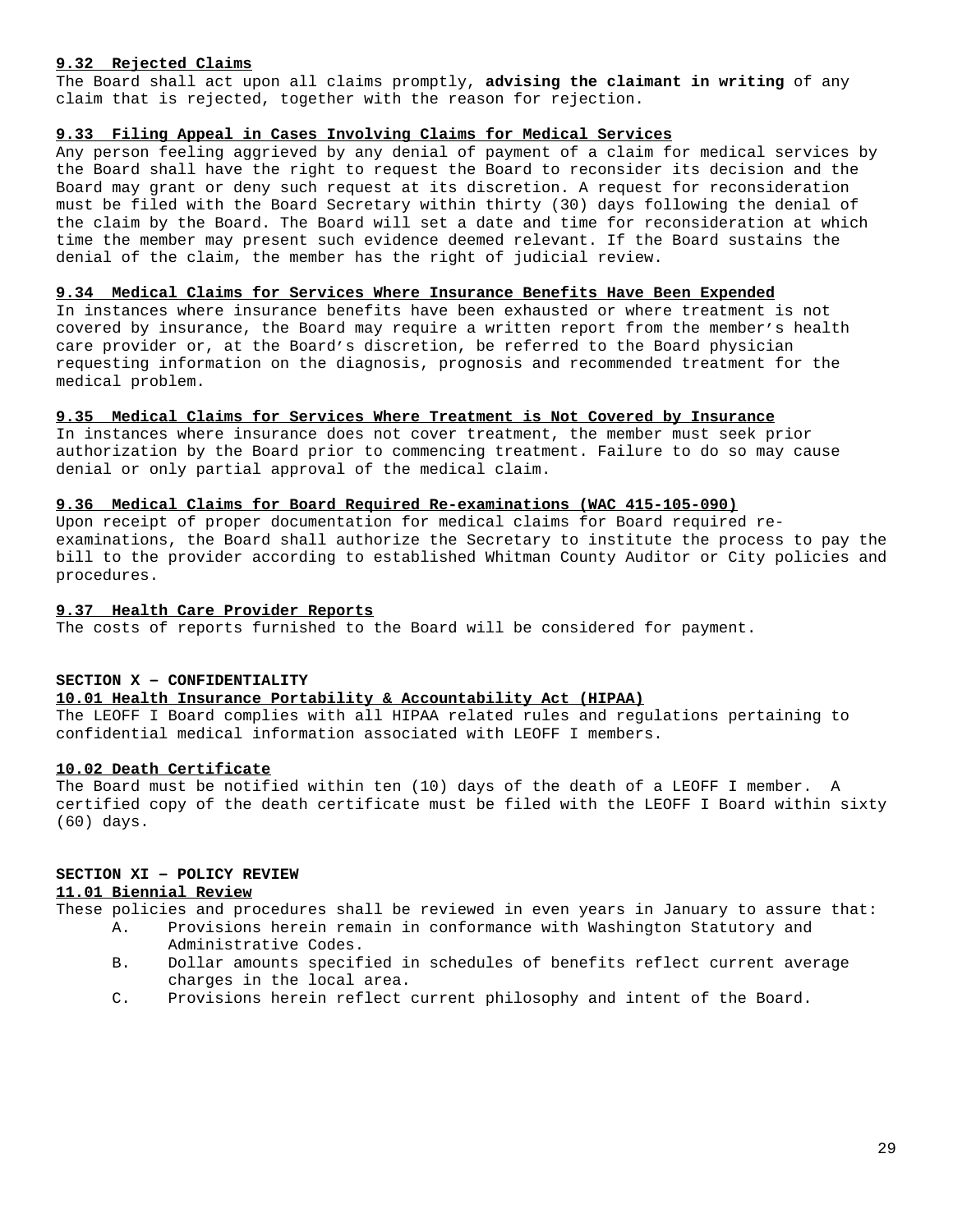### **SECTION XII – SEVERABILITY/SCRIVENER'S ERRORS 12.01 Severability Clause**

The LEOFF I Board Policies and Procedures are declared to be separate and severable. The invalidity of any clause, sentence, paragraph, subdivision, section or portion of these policies, or the invalidity of the application thereof to any person a circumstance shall not affect the validity of the remainder of these policies, or the validity of its application to other persons or circumstances.

## **12.02 Scrivener's Errors**

To allow for the correction of scrivener's errors as described below.

A. Scrivener's errors, typographical errors that do not affect the intent or substance of the policy provisions or that cause them to be illogical obviously or apparently due to the error, may be corrected by the Whitman County LEOFF I Board Clerk with approval by the LEOFF I Board. Scrivener's errors are errors of drafting the text of the policy that include inadvertent errors of codification, cross-reference, citation to other sections, the index, table of contents, laws and office administrative manuals, manuals of practice cited by reference in the policy, misspellings, incorrect grammar, punctuation, syntax or ambiguous grammatical structure. Typographical errors are errors of preparation of the text for printing that is typed or set in type that include: inversions of numbers and words, order of words, repaginated pages, incorrect fonts or styles, inverted, broken or indistinct type characters and upside down typed materials or pages.

# **SECTION XIII - ADOPTION**

## **13.01 Formal Adoption**

Revisions of the Board's policies and procedures shall be adopted no later than the regularly scheduled Board meeting in **DECEMBER** of the year of review.

**DATED THIS 26TH DAY OF JANUARY 2021 AND EFFECTIVE AS OF JANUARY 1, 2021.**

**WHITMAN COUNTY LEOFF I BOARD**

**LES RUHS CITIZEN-AT-LARGE REPRESENTATIVE**

**\_\_\_\_\_\_\_\_\_\_\_\_\_\_\_\_\_\_\_\_\_\_\_\_\_\_\_\_\_\_\_\_\_\_\_\_\_\_\_\_\_\_\_**

**\_\_\_\_\_\_\_\_\_\_\_\_\_\_\_\_\_\_\_\_\_\_\_\_\_\_\_\_\_\_\_\_\_\_\_\_\_\_\_\_\_\_\_**

**\_\_\_\_\_\_\_\_\_\_\_\_\_\_\_\_\_\_\_\_\_\_\_\_\_\_\_\_\_\_\_\_\_\_\_\_\_\_\_\_\_\_\_**

**\_\_\_\_\_\_\_\_\_\_\_\_\_\_\_\_\_\_\_\_\_\_\_\_\_\_\_\_\_\_\_\_\_\_\_\_\_\_\_\_\_\_\_**

**\_\_\_\_\_\_\_\_\_\_\_\_\_\_\_\_\_\_\_\_\_\_\_\_\_\_\_\_\_\_\_\_\_\_\_\_\_\_\_\_\_\_\_**

**JIM RETZER CITY REPRESENTATIVE**

**MICHAEL LARGENT COUNTY COMMISSIONER REPRESENTATIVE**

**TIM TINGLEY FIREFIGHTER REPRESENTATIVE**

**STEVEN R TOMSON LAW ENFORCEMENT REPRESENTATIVE**